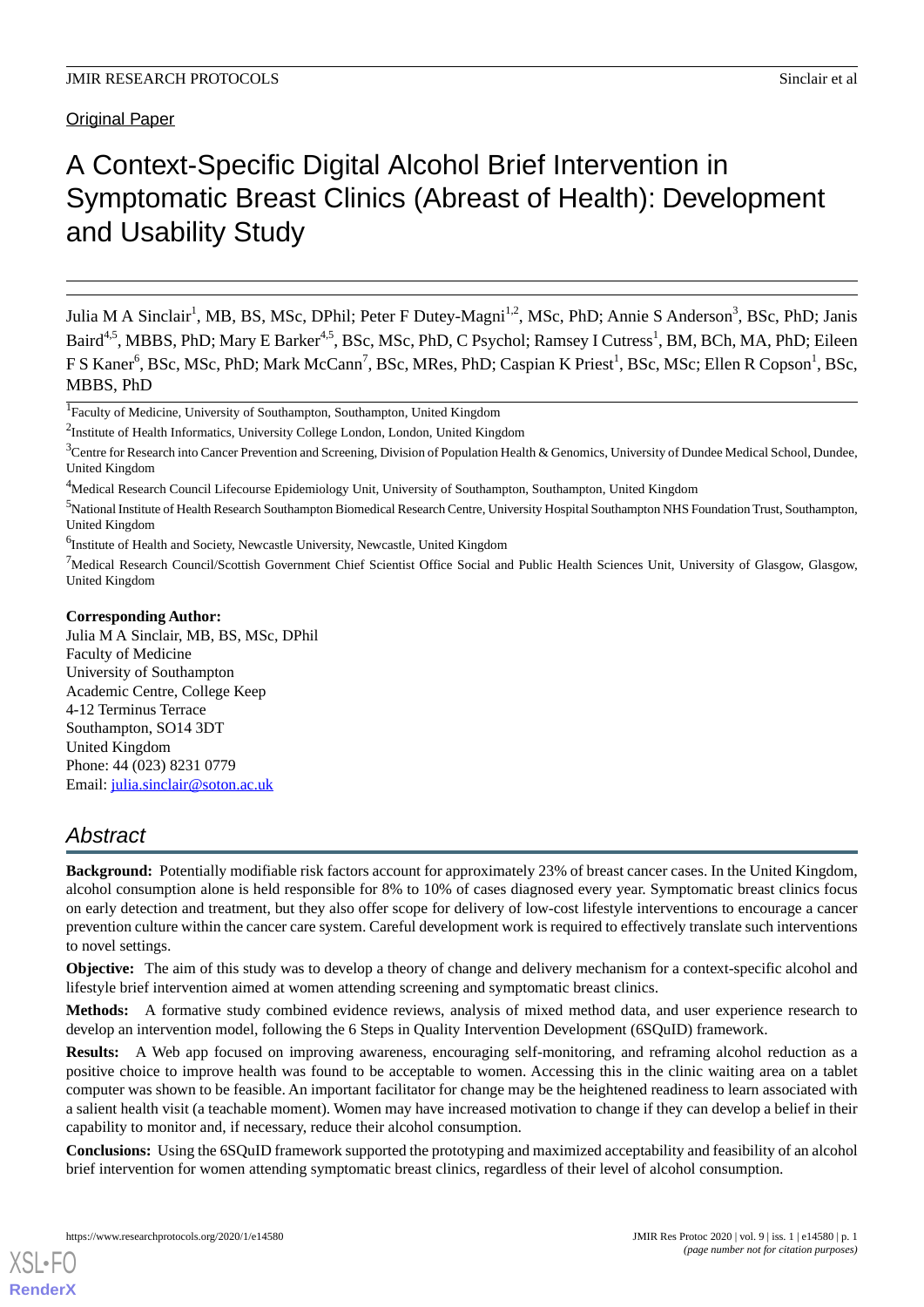## **KEYWORDS**

cancer; information seeking behavior; health risk behaviors; secondary prevention; alcohol drinking; health knowledge; attitudes; practice; health promotion; health literacy

## *Introduction*

## **Background**

Breast cancer is the most common type of cancer worldwide, and its incidence is rising [\[1](#page-8-0)]. The World Health Organization considers that sufficient knowledge is available to prevent 30% to 50% of cancer cases globally and that "prevention offers the most cost-effective long-term strategy for the control of cancer" [[2\]](#page-8-1). In the United Kingdom, the proportion of breast cancer cases attributable to lifestyle factors is as follows: insufficient physical activity—2%, overweight or obesity—8%, and alcohol consumption—between 8% [\[3](#page-8-2)] and 10% [\[4\]](#page-8-3). Alcohol increases the risk of breast cancer in a dose-dependent fashion, even from low-risk drinking levels, with an estimated relative risk of 1.09 for 10 g/day [\[5](#page-9-0)]. Observational evidence shows that alcohol consumption may also increase the risk of recurrence of breast cancer in survivors  $[6,7]$  $[6,7]$  $[6,7]$  $[6,7]$ . New UK clinical guidelines advise this group to observe an upper limit of 5 units per week [\[8](#page-9-3)].

Systematic reviews of alcohol interventions indicate that, outside of regulatory interventions, alcohol brief interventions (ABIs) demonstrate the greatest effectiveness and cost effectiveness [[9-](#page-9-4)[11\]](#page-9-5), with small reductions in alcohol consumption (20g/week) that can be sustained for at least a year [\[12](#page-9-6),[13\]](#page-9-7). Despite this, ABIs remain relatively underutilized across health care systems. In England, fewer than 7% of "increased-risk" drinkers recall receiving advice from their general practitioner on their alcohol consumption in the past year, compared with 50% of smokers who recalled receiving tobacco cessation advice [\[14](#page-9-8)].

The use of "teachable moments" is increasingly advocated to encourage modification of lifestyle determinants of cancers

[[15](#page-9-9)[-17](#page-9-10)], but more research is required as to how best to situate health prevention interventions into current health systems. In England, over 540,000 women annually attend UK National Health Service (NHS) symptomatic breast clinics [[18\]](#page-9-11) as part of a rapid referral (2-week wait) system to prevent delay in diagnosis. Because fewer than 8% of women attending are found to have breast cancer [\[19](#page-9-12)], and health promotion information is not offered to those without a diagnosis, in prevention terms, the majority do not currently benefit from attending the clinic.

#### **Objectives**

Previous research has criticized the premature trialing of ABIs in new environments, with recommendations that "applications of brief intervention to novel settings should begin with foundational research and developmental studies" [\[20](#page-9-13)]. This paper describes the development of a context-specific ABI aimed at women attending symptomatic breast clinics, using the 6 Steps in Quality Intervention Development (6SQuID) [\[21](#page-9-14)], a framework commonly employed in the development of public health interventions.

## *Methods*

## **Framework**

The  $6SQuID$  framework  $[21]$  $[21]$  is intended to improve the design of public health interventions and, consequently, their effectiveness. This study synthesized information from 4 sources of data (reviews, empirical data from the target population, theory and concept mapping, and iterative content appraisal and design) to complete these steps in the breast health setting [\(Table](#page-2-0) [1\)](#page-2-0).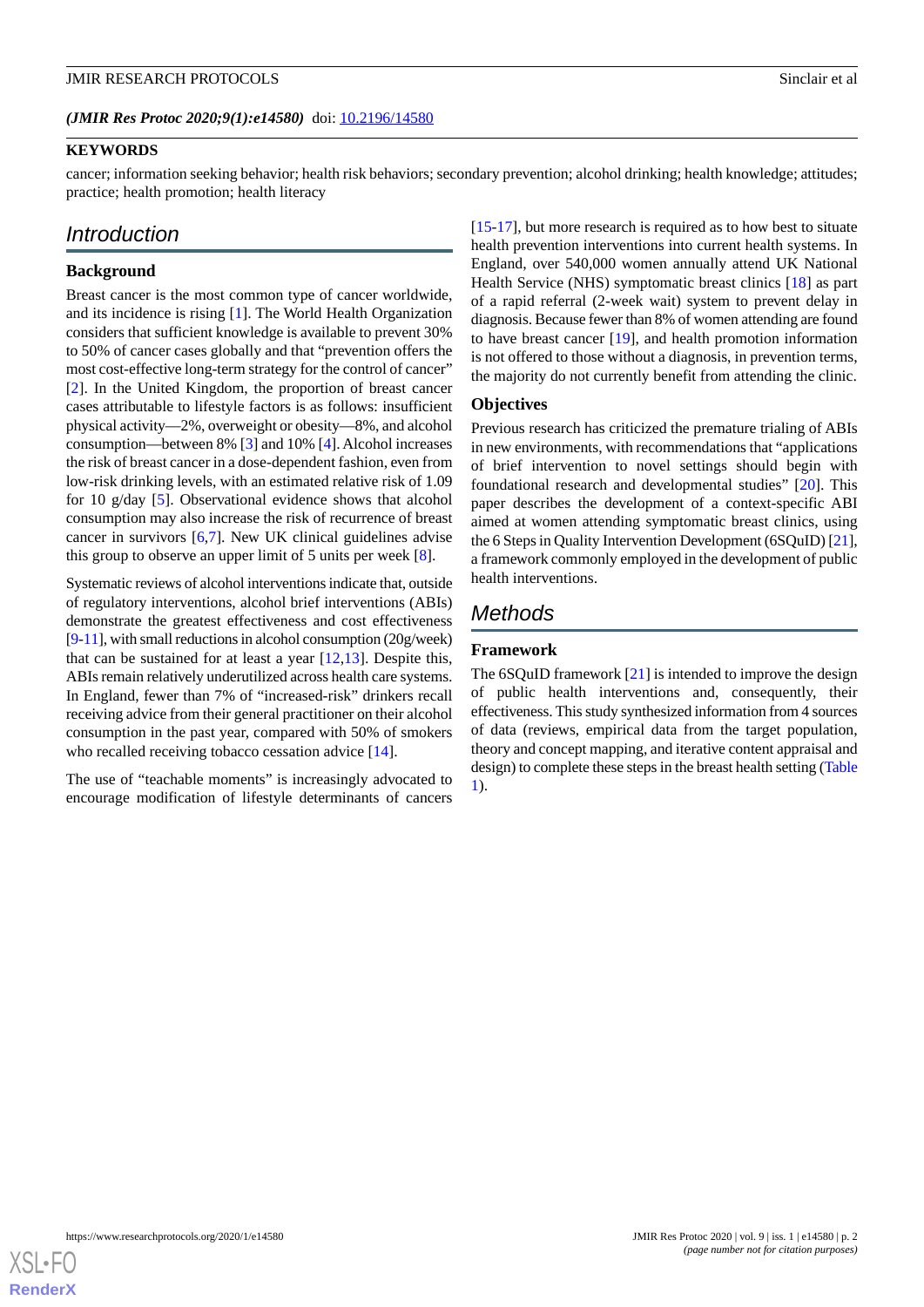<span id="page-2-0"></span>Table 1. The 6 steps of the Quality Intervention Development framework as applied in the development of Abreast of Health (adapted from the study by Wight et al [\[21\]](#page-9-14)).

| Step and data provenance                                                                       | Methods                                                       |  |
|------------------------------------------------------------------------------------------------|---------------------------------------------------------------|--|
| 1. Define and understand the problem and its causes                                            |                                                               |  |
| Attitudes literature $(E^a)$                                                                   | Scoping review                                                |  |
| Scoping study $[22]$ (E)                                                                       | Scoping review                                                |  |
| 2. Clarify which causal or contextual factors are malleable and have greatest scope for change |                                                               |  |
| Risk attitude literature (E)                                                                   | Scoping review and theory mapping                             |  |
| Scoping study $[22]$ (E)                                                                       | Scoping review and theory mapping                             |  |
| Review of existing apps $(N^b)$                                                                | Scoping review and theory mapping                             |  |
| 3. Identify how to bring about change: the change mechanism                                    |                                                               |  |
| Behavior change technique review (E)                                                           | Theory and concept mapping                                    |  |
| 4. Identify how to deliver the change mechanism                                                |                                                               |  |
| Behavior change technique review (E)                                                           | Concept mapping                                               |  |
| User testing $(N)$                                                                             | Agile prototyping                                             |  |
| 5. Test and refine on small scale                                                              |                                                               |  |
| User testing $(N)$                                                                             | "Think aloud" and "teach me back" cogni-<br>tive interviewing |  |
| 6. Collect sufficient evidence of effectiveness to justify rigorous evaluation/implementation  |                                                               |  |
| To be addressed in future publication (N)                                                      | $\mathbf{C}$                                                  |  |

 $a(E)$ : existing data from the public domain.

 $b(N)$ : new data generated during this study.

<sup>c</sup>Not applicable.

## **Reviews**

The academic and gray literature were reviewed iteratively in 3 different areas relevant to the intervention ([Multimedia](#page-8-4) [Appendix 1\)](#page-8-4):

- 1. Knowledge and social attitudes to alcohol among women (particularly in the United Kingdom) and among health care staff—this included information on knowledge of alcohol volumes, effect of alcohol on health, and confidence in managing alcohol-related health risks.
- 2. Knowledge and social attitudes in relation to modifiable risk factors for cancer—particular attention was paid to interaction with social determinants of health, including health literacy, socioeconomic status, and social deprivation.
- 3. Findings from existing reviews on behavior change mechanisms and techniques for reducing alcohol consumption—in addition to reviews from the Cochrane library, we focused on systematic and narrative reviews of features of digitally delivered ABIs [\[23](#page-9-16)[-27](#page-10-0)].

## **Mixed Method Study With the Target Population**

A mixed method study was undertaken to complement evidence from the literature reviews, with data from the target environment: symptomatic breast clinics and an NHS Breast Screening Programme unit in Southampton, United Kingdom. A total of 205 women attending appointments were recruited to take part in (1) a survey of knowledge of risk factors for breast cancer and alcohol beverage content and (2) 5 focus

[XSL](http://www.w3.org/Style/XSL)•FO **[RenderX](http://www.renderx.com/)**

groups. Moreover, 33 health professionals took part in a similar survey, of whom 8 also participated in semistructured interviews. The full detail is reported separately [\[22](#page-9-15)], but it will be referred to here as part of the intervention development process.

## **Theory and Concept Mapping**

As part of 6SQuID steps 3 to 4, relevant theories and behavior change constructs were reviewed and mapped onto harmonized constructs from 2 systematic collations of health psychology theories commonly used in meta-analyses. These were (1) the 26 mechanisms of action [\[28](#page-10-1)] consolidating and extending the preexisting Theoretical Domains Framework [\[29](#page-10-2)] and (2) the 93 behavior change techniques (BCTs) from the BCT Taxonomy v1.1 [[30\]](#page-10-3).

## **Iterative Content Appraisal and Design**

The structure and content (both textual and visual) of the intervention prototype were designed by JMAS, PDM, and CKP in an Agile approach [[31\]](#page-10-4) between December 2016 and April 2017. This method relied on rapid prototyping and testing of small components using short cycles:

1. The research team scoped, reviewed, and appraised existing alcohol information leaflets, Web, and mobile phone apps. This involved mapping BCTs and appraising the language, tone, and focus of different approaches to consolidate a view of the most adapted content. A particular focus was placed on identifying features that were deemed difficult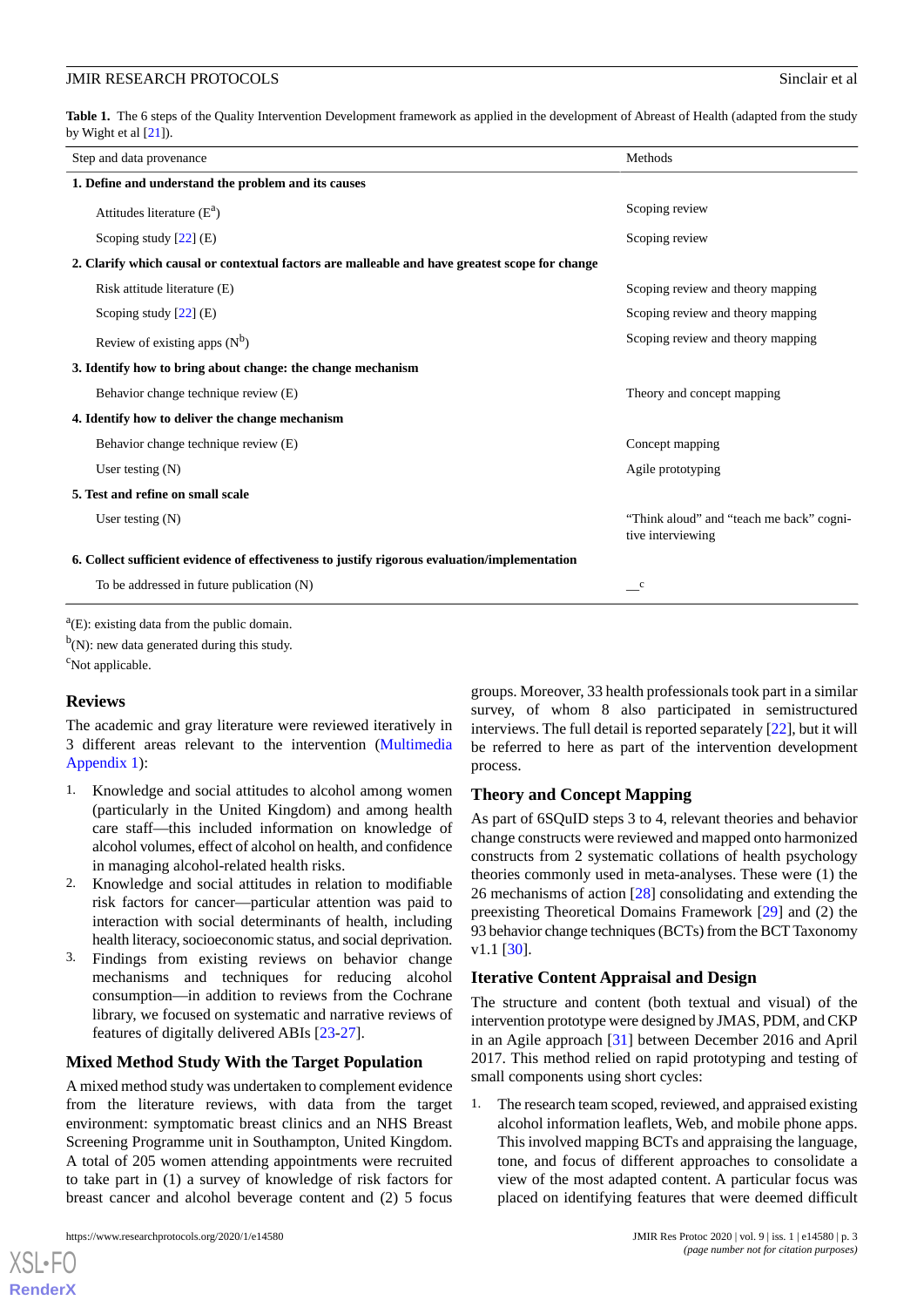to understand, that were insufficiently relevant, or that could be perceived by some women as scary and/or judgmental. Similarly, features that appeared most helpful at implementing target mechanisms of change were also noted.

- 2. A total of 10 women recruited from symptomatic breast clinics were invited to test and comment on a range of existing health apps in 1 focus group, adding to findings from the team's own analysis.
- 3. The research team sketched the visual layout of small components of the intervention.
- 4. Immediate comments and reactions on early versions of wording and visual features of these components were invited from 161 women recruited from symptomatic breast clinics. Participants took part in face-to-face cognitive interviews, which invited them to "think aloud" and "teach back" information gathered while testing the prototype to the researcher [\[32](#page-10-5),[33\]](#page-10-6).

New findings were discussed by the research team on a weekly basis, setting objectives for the next data collection cycle the following week. Conclusions from these activities were mapped to a particular component of the emerging prototype intervention and recorded on a Kanban board (using the Trello software) [[34\]](#page-10-7) together with lists of actions, to incorporate them in the design work at every iteration of the weekly cycles.

All participants were recruited from the women attending the symptomatic breast clinics at Southampton General Hospital on referral from their primary care physician. All participants were approached in the waiting room, and having given consent, they either participated at that time and/or agreed to take part in a focus group/testing session at a later date. Activities (2) and (3) above were approved by Health Research Authority Research Ethics Committees as part of 2 independent studies (references: 17/LO/0953 and 18/SC/0120).

## *Results*

## **Steps 1 to 2: Causal and Contextual Factors of the Target Problem**

Having identified alcohol consumption as a potentially modifiable lifestyle cause of breast cancer, we undertook a broad review of underpinning factors [\(Multimedia Appendix 1](#page-8-4)). [Table](#page-4-0) [2](#page-4-0) gives a thematic summary of dominant themes of social and psychological determinants of knowledge, attitudes, and behavior around alcohol consumption.

Key findings were that although 60% to 72% of women attending breast screening appointments or symptomatic breast clinics drink alcohol, only 20% of women were aware that it was a risk factor for breast cancer [\[22](#page-9-15),[35](#page-10-8)[-60](#page-11-0)]. Despite efforts from public campaigns informing the population of the effects of alcohol on long-term health, recent studies still demonstrate that the UK population recognizes these far less than the social harms of alcohol. This focus on risks associated with "binge" drinking (high-intensity, single-occasion alcohol use) can dim the awareness of the effects of consuming alcohol in lesser quantities across a sustained period. A recent UK–based qualitative study by Khadjesari et al [\[38](#page-10-9)] examined attitudes to alcohol and the government's low-risk drinking guidelines (recommendation not to drink more than 14 (UK) units a week on a regular basis, maintaining several drink-free days per week) [[37\]](#page-10-10) among adults attending primary care facilities. The authors argued that the narrow public understanding of risks focused on the effects of high-intensity consumption of alcohol reduces the perceived relevance of low-risk drinking guidelines and contributes to participants' belief that the 14-unit threshold is unnecessarily low.

From steps 1 to 2, we concluded that the greatest scope for change resides in increasing awareness of alcohol's role in promoting chronic conditions such as cancer, even at low levels. This interacts with other behavioral predictors listed in [Table](#page-4-0) [2,](#page-4-0) some of which are situated in the cancer context. For example, attitudes and beliefs such as cancer predeterminism and fatalism affect engagement with prevention behaviors [[57,](#page-11-1)[58\]](#page-11-2) and the perceived relevance of information of lifestyle risk factors.

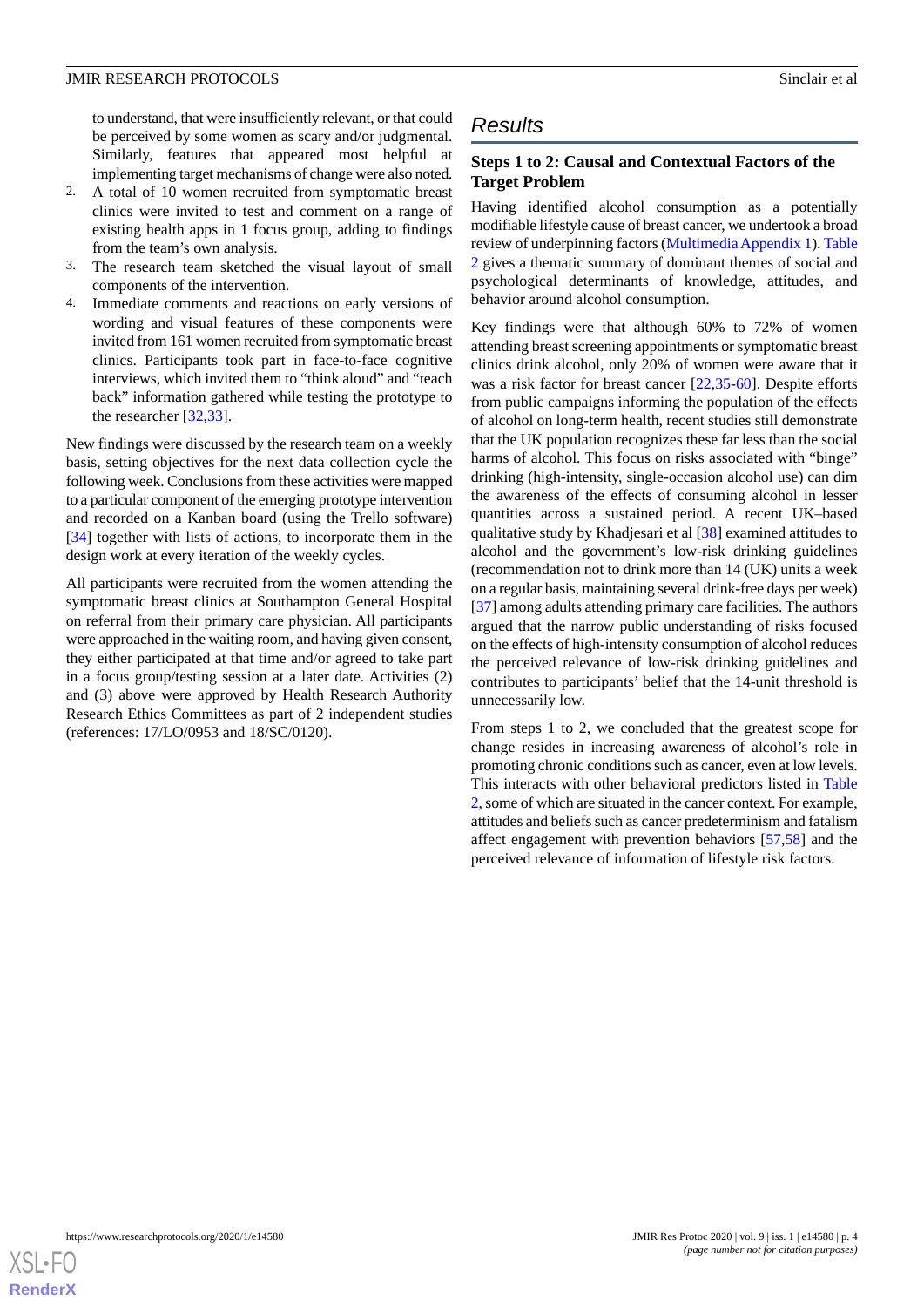<span id="page-4-0"></span>**Table 2.** Thematic summary of social and psychological determinants of knowledge, attitudes, and behavior around alcohol consumption.

| Domain                                                     | Evidence                                                                                                                                                                                                                                                                                                                                                                                                                                                                                                                                                                                                                                                                                                                                                                                                                |
|------------------------------------------------------------|-------------------------------------------------------------------------------------------------------------------------------------------------------------------------------------------------------------------------------------------------------------------------------------------------------------------------------------------------------------------------------------------------------------------------------------------------------------------------------------------------------------------------------------------------------------------------------------------------------------------------------------------------------------------------------------------------------------------------------------------------------------------------------------------------------------------------|
| Knowledge: low alco-<br>hol literacy                       | Only 20% of women in breast clinics [22] identified alcohol consumption as a risk factor for breast cancer, a similar proportion<br>as in the general population $[35,36]$ . This lack of awareness is singled out as an obstacle in promoting low-risk drinking by<br>the UK Chief Medical Officers [37]. Some common beliefs about alcohol and cancer are incorrect, for example: that alcohol<br>only becomes a health risk in "problem drinkers" or people who are alcohol dependent; red wine being the only type of al-<br>cohol causing cancer; conversely, red wine/moderate alcohol intake being good for health; physical exercise mitigating the<br>effects of heavy drinking [38].                                                                                                                          |
| Knowledge: low alco-<br>hol numeracy                       | Individuals do not always accurately recall the frequency, volume, and concentration of alcohol they drink [39,40]. Improving<br>numeracy and encouraging monitoring of alcohol intake within primary care have been proposed by some $[41,42]$ as a<br>population prevention strategy.                                                                                                                                                                                                                                                                                                                                                                                                                                                                                                                                 |
| Social role and identity<br>of health professionals        | In addition to lacking in time and relevant training on lifestyle interventions, health care staff may not believe it is part of<br>their clinical role to discuss lifestyle factors in relation to modifiable risk factors for cancer [43-46]. Evidence also points<br>to health professionals lacking in awareness of the causes of cancer, relevant lifestyle guidance, and the appropriate advice<br>to give $[43,47,48]$ , and it points to lacking confidence that information will motivate women to change behaviors $[43,47-49]$ ,<br>sometimes hindered by the health care professionals' own lifestyle choices [50]. Clinicians perceive a lack of patient interest<br>in the subject $[48]$ and tend to underestimate evidence on the fact that changing behaviors affect breast cancer risk $[43,47-49]$ . |
| Beliefs about capability<br>and readiness to learn         | Patients are more concerned by genetic determinants rather than modifiable risk factors for breast cancer [51]. Previous re-<br>search has found some skepticism and defensiveness toward health promotion messages related to alcohol [52,53]. In some<br>individuals, health literacy levels may be an obstacle to processing and making decisions based on the information given<br>[54]. Many lack skill or confidence in taking practical steps to reduce alcohol consumption [54,55].                                                                                                                                                                                                                                                                                                                             |
| Health beliefs: cancer<br>predeterminism and fa-<br>talism | A proportion of the population believes that incidence of cancer is purely down to "fate" or known genetic causes. "Cancer<br>fatalism" is thought to have a negative impact on health behaviors, including screening uptake. Evidence suggests that it is<br>more prevalent among women from black and minority ethnic backgrounds and that beliefs that cancer is predetermined<br>are strongest among women: (1) born outside the United Kingdom, (2) whose main language is not English, or (3) exhibiting<br>lower levels of health literacy [56]. Fatalistic beliefs are correlated with lifestyle [57], and these mediate the relationship<br>between health literacy and information seeking [58].                                                                                                              |
| Exposure to fear appeal<br>messages                        | Alcohol and cancer are health themes in which public health campaigns have traditionally appealed to fear processes,<br>seeking impact by evoking a strong emotional response. Alcohol harm reduction video advertisements, in particular, tend<br>to have a negative emotional tone (74%) and focus on short-term risks (53%), with only 18% focusing on how to adapt<br>lifestyle to improve long-term health [59]. This contributes to a subtext, which may trigger fear by association, even when<br>unintended.                                                                                                                                                                                                                                                                                                    |
| Perceived relevance of<br>alcohol prevention               | Generalist alcohol brief interventions are rarely tailored to individuals' drinking behavior. We found that many leaflets<br>contain messages and recommendations that are aimed at higher-risk drinkers; therefore, these are not relevant to many re-<br>cipients' level of alcohol consumption or lifestyles. These messages may, therefore, be easily dismissed by the majority of<br>readers as irrelevant [38].                                                                                                                                                                                                                                                                                                                                                                                                   |

## **Step 3: Mechanisms of Action**

Beyond the need to increase knowledge of the long-term health effects of alcohol (commonly invoked as a necessary mechanism of action to promote behavior change) [\[28](#page-10-1)], attitudes toward the behavior and perceived susceptibility/vulnerability play a role. From existing reviews of behavior change mechanisms and techniques, we explored the role of emotions and perceived susceptibility/vulnerability in mediating or moderating alcohol behavior change.

The teachable moment model  $[61]$  $[61]$  posits that some health events facilitate behavior change by affecting subjects' perception of personal risks, by evoking an affective response (such as a worry), which challenges their health-related beliefs to the point of promoting behavior change. However, this effect could be moderated by other processes in situations perceived as threats to life (eg, a potential cancer diagnosis). Under the assumption that a symptomatic breast referral raises the level of fear or perceived vulnerability, the extended parallel process model by Witte et al  $[62]$  $[62]$  anticipates one of two main responses: participants either accept related health messages (danger control processes) or reject them (fear control processes).

Danger control processes predict an enhanced "readiness to learn," which we define as the propensity to absorb information on health risks, reflect on its meaning, and use it in relation to everyday lifestyle choices. An ABI could capitalize on danger control processes by establishing an association between alcohol and the risk of breast cancer and redirecting the individual's attention toward achievable methods of reducing alcohol consumption.

Conversely, an ABI could fail by triggering fear control processes, by exacerbating fatalistic thoughts in women attending clinic who believe that cancer risk is largely predetermined and beyond their control. Such beliefs are known to be more prevalent in populations with limited health literacy [[56\]](#page-11-11). If fear control processes dominate, recipients of the ABI may be inclined to discard lifestyle advice in an effort to manage or control their fear of cancer.

Data from our focus groups indicated that although fear control processes occur among women attending breast clinics (eg, "information overload," avoidance of health literature), the desire to learn about modifiable risk factors is also present [[61,](#page-11-13)[63,](#page-11-15)[64\]](#page-11-16). Studies by Anderson et al  $[65]$  $[65]$  have shown that the anxiety generated by a breast mammogram, far from constituting an obstacle to health promotion, can be used for opportunistic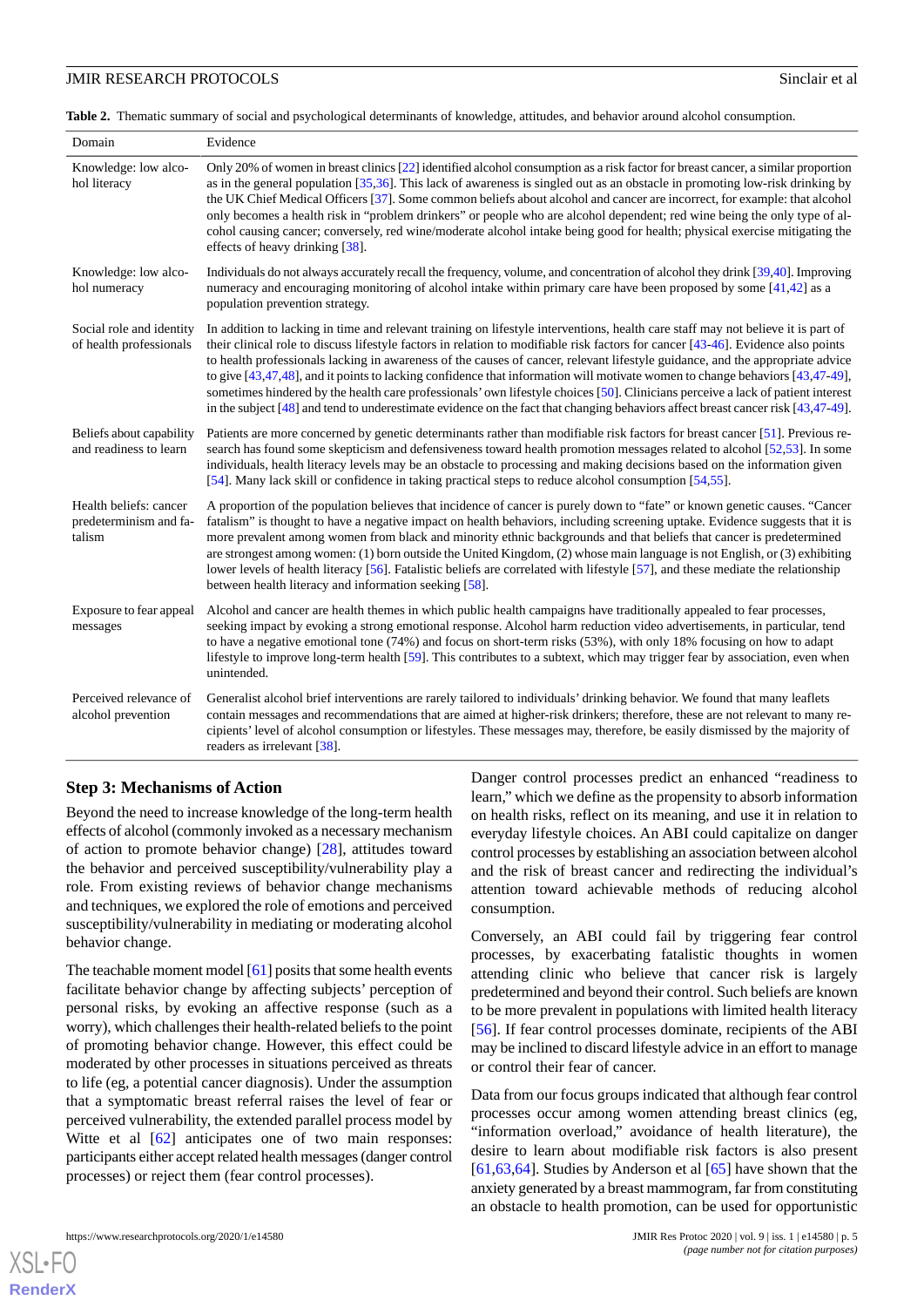large-scale lifestyle interventions. Adapting the content of the intervention so as to minimize fear control processes is thus the main avenue to activating the potential efficacy of a teachable moment.

In addition to the findings from our reviews, qualitative evidence we collected [[22,](#page-9-15)[64](#page-11-16)] suggested that an intervention would need to enhance the perception that, out of all cancer risk factors, alcohol is one of the most easily modified, and it is necessary to emphasize the health and well-being *gains* of adopting and/or maintaining a lower level of alcohol consumption. Framing low-risk alcohol consumption levels in terms of "health gains" [[66\]](#page-11-18), using positive language, may be particularly important in the areas of cancer and alcohol use, where health promotion has been dominated by fear appeal techniques (eg, campaigns on missing the early signs of cancer or against drink driving). As individuals targeted by the proposed intervention will be influenced by their previous exposure to primarily fear-based messages, we specifically monitored the meaning early testers gave to health promotion messages embedded in the prototype intervention.

From step 3, we concluded that the intervention is most likely to succeed if it provides reassurance that alcohol is a controllable determinant of cancer and that it promotes positive benefits of limiting alcohol use for long-term health and well-being.

## **Step 4: How to Deliver the Change Mechanism**

Our previous work identified that the most feasible and scalable mode of delivering a lifestyle intervention in clinics was a Web

app accessed by women in the clinic waiting area on a tablet computer [[22\]](#page-9-15). In addition to circumventing the health care professional's lack of time and confidence in delivering lifestyle brief interventions, preliminary user testing confirmed that electronic delivery was acceptable and brought advantages in terms of privacy.

Within the constraints set by a Web app, and with the help of the third review, we identified candidate BCTs to deliver the following mechanisms of action (see [Table 3\)](#page-6-0):

- Improving knowledge of the health benefits of low-risk drinking;
- Increasing skills in relation to estimating the alcohol content of beverages;
- Changing attitudes to, and beliefs about consequences of, alcohol consumption; and
- Capitalizing on perceived susceptibility/vulnerability heightened by the symptomatic breast clinic attendance to increase motivation while emphasizing personal control and belief in the capability to reduce cancer risk.

The 4 BCTs employed with the highest degree of fidelity across the prototype were as follows: provision of information on health consequences of alcohol, feedback on behavior, discrepancy between current behavior and goals, and social comparison. Other techniques, for example, self-monitoring or instructions on how to perform the behavior, informed the design of prompts or suggestions deeper in the application interface available to those who were interested in exploring them rather than being delivered procedurally by the interface to all users.

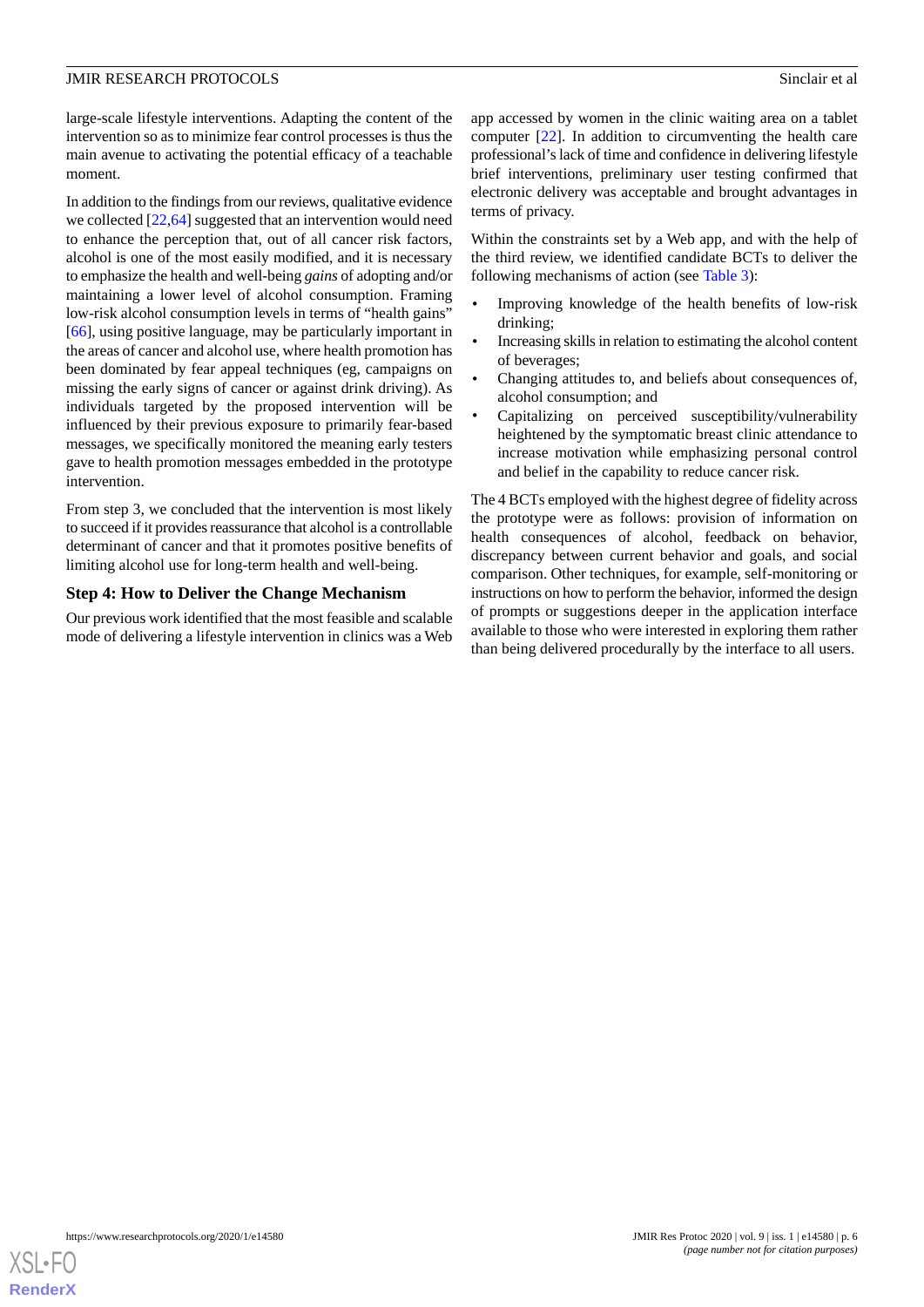#### <span id="page-6-0"></span>**Table 3.** Behavior change techniques and features identified for prototyping.

| Behavior change techniques (taxonomy<br>number)                                                          | Prototype features                                                                                                                                                                                                                                                                                                                                                                                                                                                                                                                                                                                                                                                                                                                                                |
|----------------------------------------------------------------------------------------------------------|-------------------------------------------------------------------------------------------------------------------------------------------------------------------------------------------------------------------------------------------------------------------------------------------------------------------------------------------------------------------------------------------------------------------------------------------------------------------------------------------------------------------------------------------------------------------------------------------------------------------------------------------------------------------------------------------------------------------------------------------------------------------|
| Information about health consequences (5.1)                                                              | Information on alcohol's dose-response association with breast cancer and the absence of a safe<br>$\bullet$<br>threshold<br>Information on the proportion of breast cancer cases attributable to alcohol in the United Kingdom<br>$\bullet$<br>Information about benefits of low-risk drinking beyond lower risks of breast cancer (other types of<br>$\bullet$<br>cancers, mental health, dementia, liver, etc)<br>"Myth busting" quiz on risk factors for breast cancer<br>$\bullet$                                                                                                                                                                                                                                                                           |
| Feedback on behavior (2.2) and discrepancy<br>between current behavior and goal (1.6)                    | Assessment of current alcohol consumption in units per week<br>$\bullet$<br>Personalized feedback based on the UK Chief Medical Officers' low-risk drinking guidance [37]<br>$\bullet$<br>Automated suggestion of 1 of 3 goals in line with the same guidance [37], as a function of the current<br>$\bullet$<br>pattern of alcohol consumption measured by the app: (1) low-risk drinkers: maintain current low-<br>risk drinking; (2) low-frequency and high-intensity drinkers: have no more than 5 units of alcohol<br>in any 1 day; (3) increased-risk drinkers: reduce alcohol consumption by a specified number of<br>units per week (to reduce their consumption to under 14 units/week), with equivalent amount pre-<br>sented in number of wine glasses |
| Social comparison (6.2)                                                                                  | Personalized feedback of current alcohol consumption compared with (1) other women in England<br>and (2) other women in the clinic                                                                                                                                                                                                                                                                                                                                                                                                                                                                                                                                                                                                                                |
| Framing/reframing (13.2)                                                                                 | Frame alcohol as an easily controllable risk factor for breast cancer<br>Focus messages on risk reduction by changing behavior rather than risk promotion by current be-<br>$\bullet$<br>havior (gain framing)<br>Frame alcohol as any other health risk factor by embedding alcohol within broader information on<br>$\bullet$<br>lifestyle determinants of health: physical activity, diet, and weight<br>Offer ways to reduce alcohol consumption and promote them as simple and easy steps<br>$\bullet$<br>Emphasize choice, presenting change as an easy option, with advice on how to cut down<br>$\bullet$                                                                                                                                                 |
| Self-monitoring of behavior (2.3)                                                                        | "Top tips": recommend keeping a diary of alcohol intake with a mobile phone app (hyperlink to<br>National Health Service drinks tracker app) or a paper diary (hyperlink to a diary template)                                                                                                                                                                                                                                                                                                                                                                                                                                                                                                                                                                     |
| Credible source $(9.1)$                                                                                  | "Myth busting" quiz challenging common misunderstandings on risk factors believed to promote<br>$\bullet$<br>breast cancer<br>Breast Cancer Now charity logo and endorsement<br>$\bullet$<br>National Health Service branding of the app (requested by women, to be implemented subject to<br>$\bullet$<br>relevant authorizations)<br>Delivery of the intervention within the clinic waiting room, endorsement by health care staff                                                                                                                                                                                                                                                                                                                              |
| Instruction on how to perform a behavior<br>(4.1); behavior substitution; and problem<br>solving $(1.2)$ | "Top tips": examples of techniques to reduce alcohol consumption on social occasions, by setting<br>$\bullet$<br>goals, self-monitoring, and involving relatives<br>"Top tips": advice on choosing beverages with lower alcohol content and/or smaller volume; alter-<br>$\bullet$<br>nating drinks with glasses of water<br>Drink calculator: information on beverage sizes and alcohol content in UK units<br>$\bullet$<br>Hyperlinks to further resources: drinking diary template, Public Health England drink tracker app,<br>"Soberistas," and "Club Soda"                                                                                                                                                                                                  |

## *Information About Health Consequences (Behavior Change Technique 5.1)*

Information related to consequences for the risk of breast cancer was designed to convey the dose-dependent nature of the association between alcohol and breast carcinogenesis, emphasizing that no "safe" threshold exists for alcohol consumption in relation to breast cancer risk. The material designed by the team is adapted from an existing information leaflet [[67\]](#page-11-19) developed by a partner charity (Breast Cancer Now) on the basis of extensive qualitative research.

## *Feedback on Behavior (Behavior Change Technique 2.2), Discrepancy Between Current Behavior and Goal*

## *(Behavior Change Technique 1.6), and Social Comparison (Behavior Change Technique 6.2)*

As women are often unsure about their alcohol risk levels [\(Table](#page-4-0) [2\)](#page-4-0), study participants indicated that personalized feedback needed to be the first step of the intervention. Therefore, we assessed a range of questionnaires to assess current alcohol consumption or risk level. Testing of existing mobile phone and Web apps in the focus group confirmed that women wished to position themselves on a risk gradient to identify the scale of change they needed to undertake. We found that stratification tools that included items measuring social risks of alcohol were off-putting (eg, the items on injuries or feelings of guilt in the Alcohol Use Disorders Identification Test [[68\]](#page-11-20)). Such items triggered perceptions associated with substance "abuse," which diverted attention from dose-dependent processes putting them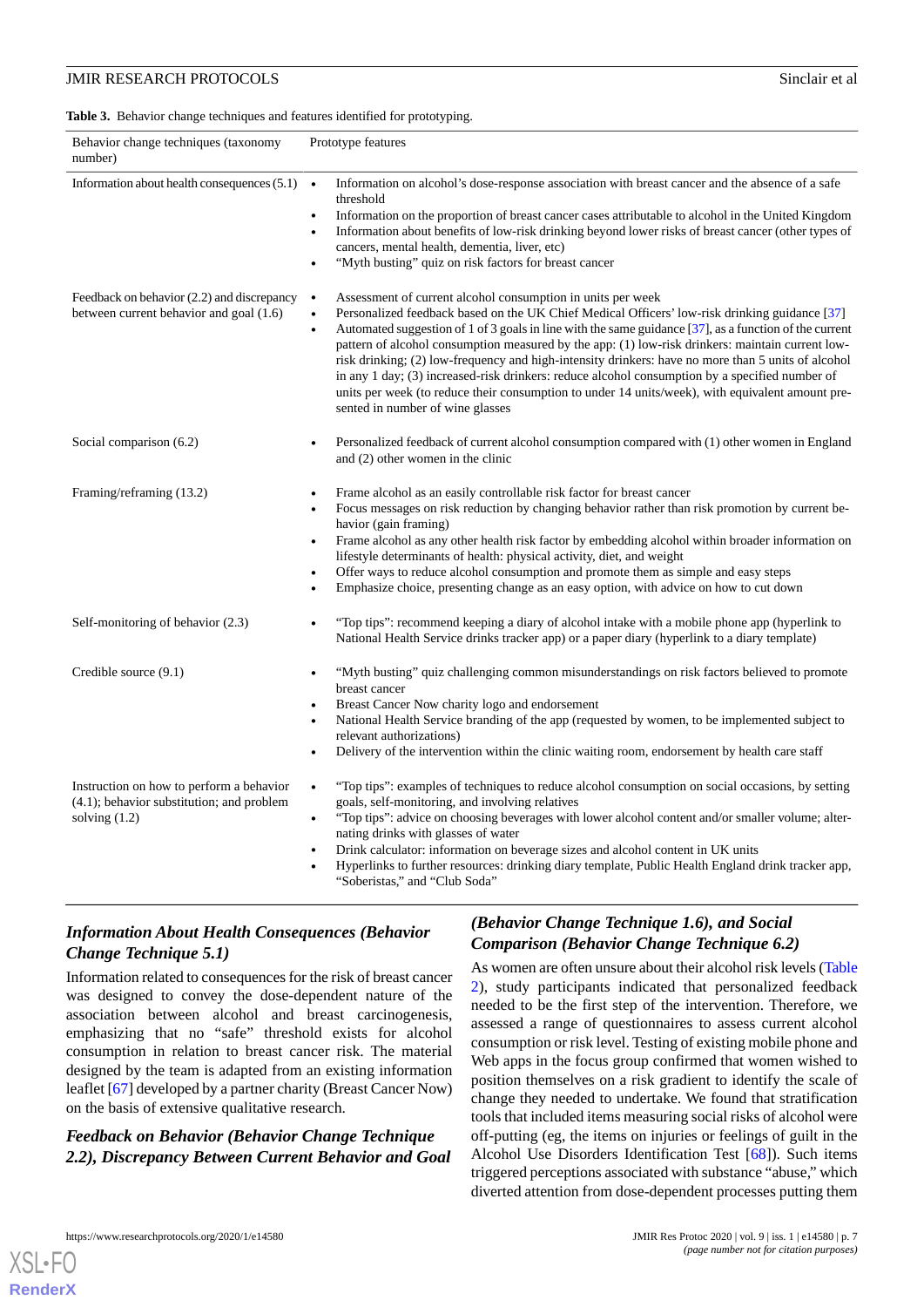at risk of chronic medical conditions. Therefore, we chose a short consumption-focused 3-item questionnaire, the Extended Alcohol Use Disorders Identification Test-consumption items ("Extended AUDIT-C"), and we are currently validating an algorithm that estimates average weekly alcohol consumption based on these 3 items.

## *Framing/Reframing of Alcohol (Behavior Change Technique 13.2)*

The content of the intervention sought to reframe alcohol as one of the more controllable lifestyle risk factors for chronic illness ([Table 3](#page-6-0)). We aimed to do the following:

- Offer a new perspective on low-risk drinking as a positive choice (gain framing) made to improve future health prospects
- Challenge binary stereotyping of alcohol use opposing "safe drinkers" and "alcoholics/boozers"; instead, represent the risks of drinking as a continuum. The language describing alcohol risks was kept as neutral as possible to adapt to a wide audience, and we excluded references to addiction or social harms of alcohol [\[38](#page-10-9)].

Some BCTs were potentially unhelpful in the context of the teachable moment within our target health settings because of their potential to trigger fear control reactions. In particular, we did not wish to enhance the *salience of health consequences of alcohol drinking* (BCT 5.2) or evoke *anticipated regret* (BCT 5.5) as the situational context of the breast clinic already made potential consequences of breast cancer tangible and memorable.

Finally, we identified other features likely to mediate the efficacy of the intervention, which required consideration as part of the iterative design and testing stage. As the usability of an electronic intervention is a predictor of engagement [\[69](#page-11-21)], we paid attention to women's evaluation of its quality and discoverability (the extent to which women were able to find content on the app without being told it existed). We allowed the users to assess the alcohol content of their own preferred alcoholic drinks, and we sought to make "top tips" easy to navigate to enable participants to focus on specific information of interest to them.

## **Step 5: Iterative Design, Testing, and Refining of a Prototype Intervention**

Following a phase of testing, with cycles of refinement of the prototype with 161 women in clinics, the final prototype consisted of the following:

- 1. An initial assessment of alcohol consumption, smoking, height, and weight.
- 2. Personalized feedback on alcohol intake integrated with other risk factors: A feedback page presents the estimated number of units per week, and drinking risk level, assisted by a graphic visualizing alcohol risk levels based on the UK Chief Medical Officers' guidance [\[37](#page-10-10)] ([Multimedia](#page-8-5) [Appendix 2\)](#page-8-5). Individuals can compare their own drinking risk level with: the Department of Health low-risk drinking guidelines; drinking risk levels of women nationally; the proportion of other women attending the same clinic who drink at a similar risk level. To reduce stigma, this feedback

[XSL](http://www.w3.org/Style/XSL)•FO **[RenderX](http://www.renderx.com/)** is integrated with more succinct personalized feedback on benefits of not smoking; success rates of quit attempts; and ranges of healthy weights corresponding to the person's height, with a button linking to health promotion content on physical activity and diet. The study participants improved the wording of the personalized feedback wherever it proved confusing or off-putting (eg, feedback aimed at low-frequency but high-intensity alcohol consumption was rephrased from "drinking large quantities" to "having no more than 5 units" on any single day).

- 3. An overview page linking to other health promotion information, including the following:
	- A myth-busting quiz testing knowledge on modifiable risk factors for breast cancer, including alcohol.
	- Information on the dose-response association between breast cancer and alcohol.
	- An interactive drink calculator providing alcohol units and calories of standard drinks as well as larger volumes (eg, bottles). This was refined to help participants add up, over any period, how many units of alcohol they may be consuming; how many kilocalories these drinks contain; food equivalents (in hamburgers and biscuits); and metabolic equivalents in minutes of tasks such as running, swimming, or housework.
	- Example goals for maintaining low-risk drinking or reducing alcohol consumption.
	- Specific information pages on the following: weight management, physical activity, diet, and smoking. A section on breast symptoms initially designed and tested was removed to refocus content on lifestyle promotion.

## *Discussion*

## **Principal Findings**

This study applied a rigorous intervention development framework, drawing on a suite of reviews of the risk factor literature, attitudes toward modifiable risk factors for cancer, and digital health interventions. We involved women attending breast clinics in the design, prototyping, and testing of a context-specific digital ABI in breast health settings with a potential to reach over 540,000 women per year in England alone, at very low costs, and where little information is currently provided in relation to modifiable risk factors for breast cancer. Coined as "teachable moments" in the cancer prevention literature [\[15](#page-9-9)], breast appointments constitute a privileged opportunity to raise awareness of potentially preventable causes of breast cancer. This assumes the provision of relevant, acceptable, and effective health promotion messages delivered with the highest level of fidelity.

The mechanisms of actions identified in this paper and our reviews of their evidence base suggest potential to achieve small reductions in alcohol consumption. Several moderators of the mechanisms of change for this intervention have been identified: acceptability to women, particularly those whose anxiety makes them potentially averse to health-related information; usability of the Web app delivering the intervention; and engagement with the subcomponents of the digital interface. The next phase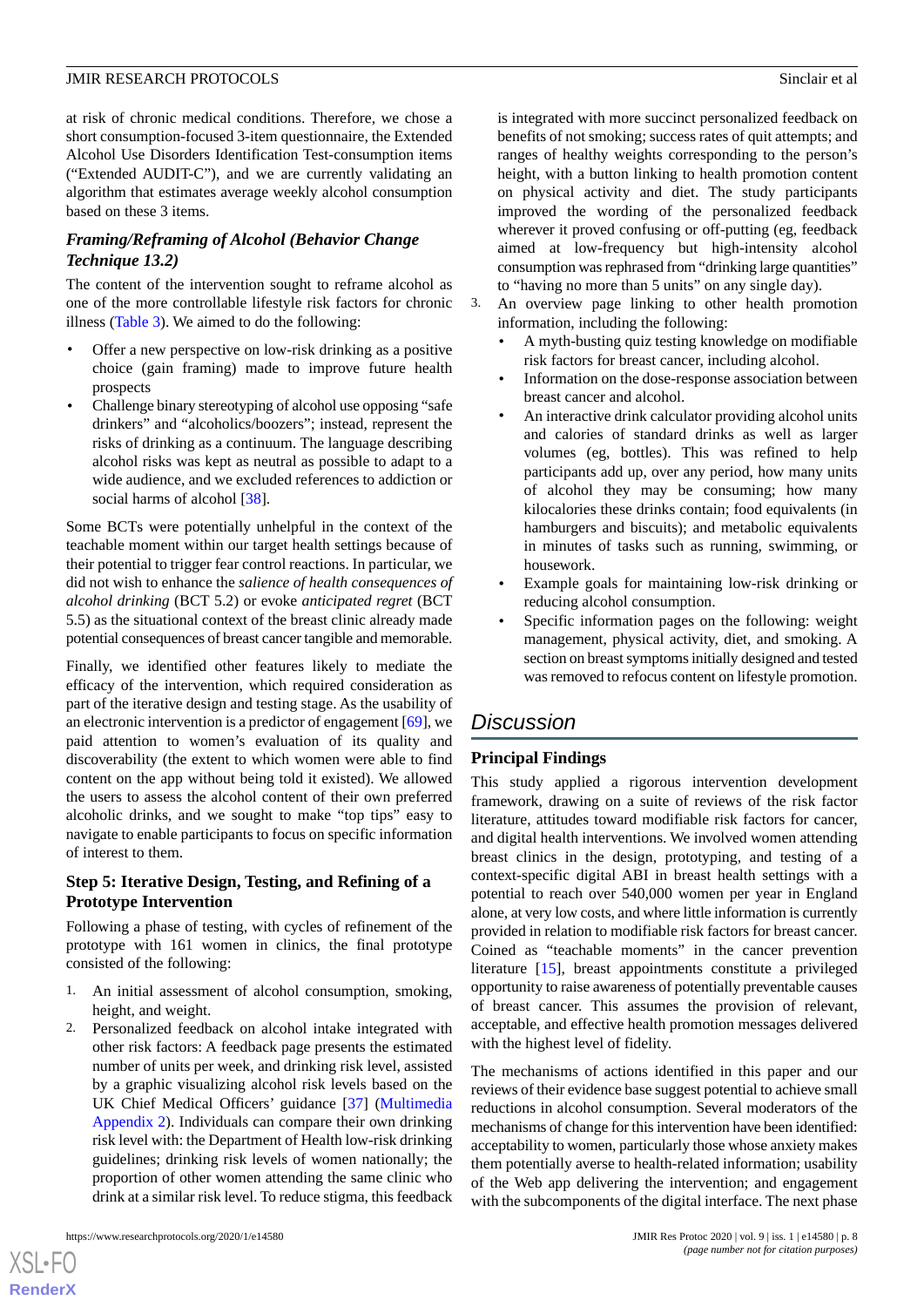of research will evaluate the feasibility, acceptability, and usability of the intervention in clinics with the target population and produce the necessary evidence on how to optimize the effect of such moderators.

#### **Comparison With Prior Work**

The design of the proposed intervention differs from that of other digital ABIs, which focus either on student populations or longer-term engagement with mobile phone or Web apps [[13](#page-9-7)[,70](#page-12-0)]. In a clinical setting characterized by a high throughput and a narrow window for engagement, our development has focused on designing content that engages with the user as quickly as possible and is relevant to the widest range of women attending. This is a marked difference from other precedents in the United Kingdom such as Down Your Drink [\[71](#page-12-1)], which enrolled participants from primary care into a 6-week program through a Web-based account. Our intervention is designed to promote the take-up of other resources for longer-term engagement, where required. Effective engagement with such resources (eg, a mobile phone drink tracker) is likely to constitute a key mediator of the intervention's effect.

## **Limitations**

This prototype intervention was developed in a single site in Southampton, United Kingdom. Feasibility and acceptability remain to be demonstrated in other sites, with different population demographics. The proposed intervention is also designed around the characteristics of the UK cancer detection model, and it may require adaptation to other health systems.

#### **Conclusions**

Breast cancer is the most common type of cancer in women, and alcohol is one of the most feasible risk factors to moderate for the prevention of breast cancer [\[3](#page-8-2)]. Symptomatic breast clinics constitute a context in which targeted health improvement interventions could take place. Unlike other ABIs, the proposed intervention aims to be acceptable and feasible to deliver to all women who attend symptomatic breast clinics, irrespective of their level of alcohol consumption. Despite extensive research on ABIs, current evidence is predominantly restricted to increased-risk drinkers. It also provides little data on the maintenance of the effects of digitally delivered ABIs beyond 12 months [[13\]](#page-9-7). The effectiveness of the proposed intervention thus requires further research.

## **Acknowledgments**

This study was funded by the Medical Research Council (grant number MR/P016960/1) and an internal grant from the National Institute for Health Research (NIHR) Southampton Biomedical Research Centre. EK is a member of Fuse, the Centre for Translational Research in Public Health; the NIHR School of Public Health Research; and the NIHR School of Primary Care Research. MMcC holds a Medical Research Council/University fellowship supported by a Medical Research Council partnership grant (MC/PC/13027) and is supported by the Medical Research Council and Chief Scientist Office through the Complexity in Health Improvement program (MC\_UU\_12017/14/SPHSU14). The authors gratefully acknowledge the advice and comments throughout the project from the project partners Eluned Hughes of Breast Cancer Now and Lucy Rocca of Soberistas.

## <span id="page-8-4"></span>**Conflicts of Interest**

ERC declares honoraria, advisory board meetings, and support to attend educational meetings from the following: Roche, Astra-Zeneca, Lilly, Nanostring, and Pfizer.

## <span id="page-8-5"></span>**Multimedia Appendix 1**

Scope of literature reviews. [[DOCX File , 16 KB](https://jmir.org/api/download?alt_name=resprot_v9i1e14580_app1.docx&filename=8dc3880b428a38111721387c034e9655.docx)-[Multimedia Appendix 1](https://jmir.org/api/download?alt_name=resprot_v9i1e14580_app1.docx&filename=8dc3880b428a38111721387c034e9655.docx)]

## <span id="page-8-0"></span>**Multimedia Appendix 2**

Archive of five views of the prototype web application. [[ZIP File \(Zip Archive\), 523 KB-Multimedia Appendix 2](https://jmir.org/api/download?alt_name=resprot_v9i1e14580_app2.zip&filename=b828e673144933edccc229d89c710a7e.zip)]

## <span id="page-8-2"></span><span id="page-8-1"></span>**References**

- <span id="page-8-3"></span>1. Global Burden of Disease Cancer Collaboration, Fitzmaurice C, Allen C, Barber RM, Barregard L, Bhutta ZA, et al. Global, regional, and national cancer incidence, mortality, years of life lost, years lived with disability, and disability-adjusted life-years for 32 cancer groups, 1990 to 2015: a systematic analysis for the global burden of disease study. JAMA Oncol 2017 Apr 1;3(4):524-548 [[FREE Full text](http://europepmc.org/abstract/MED/27918777)] [doi: [10.1001/jamaoncol.2016.5688](http://dx.doi.org/10.1001/jamaoncol.2016.5688)] [Medline: [27918777](http://www.ncbi.nlm.nih.gov/entrez/query.fcgi?cmd=Retrieve&db=PubMed&list_uids=27918777&dopt=Abstract)]
- 2. World Health Organisation. 2014. Cancer Prevention URL:<http://www.who.int/cancer/prevention/en/> [accessed 2018-06-22]
- 3. Brown KF, Rumgay H, Dunlop C, Ryan M, Quartly F, Cox A, et al. The fraction of cancer attributable to modifiable risk factors in England, Wales, Scotland, Northern Ireland, and the United Kingdom in 2015. Br J Cancer 2018 Apr;118(8):1130-1141 [\[FREE Full text\]](http://dx.doi.org/10.1038/s41416-018-0029-6) [doi: [10.1038/s41416-018-0029-6](http://dx.doi.org/10.1038/s41416-018-0029-6)] [Medline: [29567982](http://www.ncbi.nlm.nih.gov/entrez/query.fcgi?cmd=Retrieve&db=PubMed&list_uids=29567982&dopt=Abstract)]
- 4. Jones L, Bellis MA. Wayback Machine Internet Archive. Liverpool: Liverpool John Moores University Centre for Public Health; 2013. Updating England-Specific Alcohol-Attributable Fractions URL: [https://web.archive.org/web/20170420183832/](https://web.archive.org/web/20170420183832/http://www.cph.org.uk/wp-content/uploads/2014/03/24892-ALCOHOL-FRACTIONS-REPORT-A4-singles-24.3.14.pdf)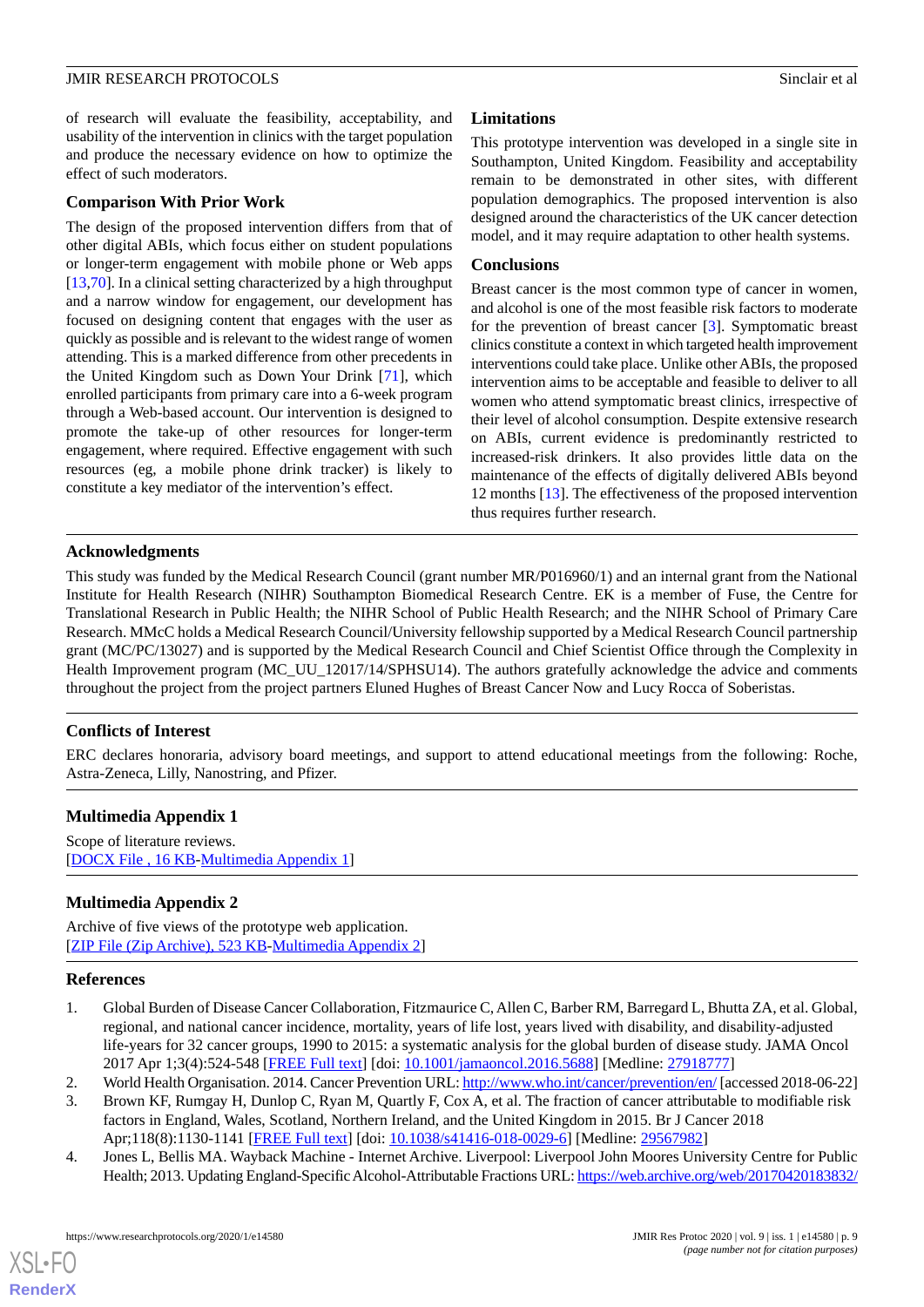[http://www.cph.org.uk/wp-content/uploads/2014/03/24892-ALCOHOL-FRACTIONS-REPORT-A4-singles-24.3.14.pdf](https://web.archive.org/web/20170420183832/http://www.cph.org.uk/wp-content/uploads/2014/03/24892-ALCOHOL-FRACTIONS-REPORT-A4-singles-24.3.14.pdf) [accessed 2019-11-21]

- <span id="page-9-0"></span>5. World Cancer Research Fund/American Institute for Cancer Research. 2018. Continuous Update Project Expert Report 2018. Alcoholic Drinks and the Risk of Cancer URL:<https://www.wcrf.org/sites/default/files/Alcoholic-Drinks.pdf> [accessed 2019-11-21]
- <span id="page-9-1"></span>6. Kwan ML, Kushi LH, Weltzien E, Tam EK, Castillo A, Sweeney C, et al. Alcohol consumption and breast cancer recurrence and survival among women with early-stage breast cancer: the life after cancer epidemiology study. J Clin Oncol 2010 Oct 10;28(29):4410-4416 [[FREE Full text](http://europepmc.org/abstract/MED/20805458)] [doi: [10.1200/JCO.2010.29.2730](http://dx.doi.org/10.1200/JCO.2010.29.2730)] [Medline: [20805458\]](http://www.ncbi.nlm.nih.gov/entrez/query.fcgi?cmd=Retrieve&db=PubMed&list_uids=20805458&dopt=Abstract)
- <span id="page-9-3"></span><span id="page-9-2"></span>7. Simapivapan P, Boltong A, Hodge A. To what extent is alcohol consumption associated with breast cancer recurrence and second primary breast cancer?: A systematic review. Cancer Treat Rev 2016 Nov;50:155-167. [doi: [10.1016/j.ctrv.2016.09.010](http://dx.doi.org/10.1016/j.ctrv.2016.09.010)] [Medline: [27693930](http://www.ncbi.nlm.nih.gov/entrez/query.fcgi?cmd=Retrieve&db=PubMed&list_uids=27693930&dopt=Abstract)]
- <span id="page-9-4"></span>8. National Institute for Health and Care Excellence. 2018 Jul. Early and Locally Advanced Breast Cancer: Diagnosis and Management URL:<https://www.nice.org.uk/guidance/ng101> [accessed 2019-11-25]
- 9. Angus C, Li J, Romero-Rodriguez E, Anderson P, Parrott S, Brennan A. Cost-effectiveness of strategies to improve delivery of brief interventions for heavy drinking in primary care: results from the ODHIN trial. Eur J Public Health 2019 Apr 1;29(2):219-225. [doi: [10.1093/eurpub/cky181\]](http://dx.doi.org/10.1093/eurpub/cky181) [Medline: [30239676](http://www.ncbi.nlm.nih.gov/entrez/query.fcgi?cmd=Retrieve&db=PubMed&list_uids=30239676&dopt=Abstract)]
- <span id="page-9-5"></span>10. Anderson P, Chisholm D, Fuhr DC. Effectiveness and cost-effectiveness of policies and programmes to reduce the harm caused by alcohol. Lancet 2009 Jun 27;373(9682):2234-2246. [doi: [10.1016/S0140-6736\(09\)60744-3\]](http://dx.doi.org/10.1016/S0140-6736(09)60744-3) [Medline: [19560605\]](http://www.ncbi.nlm.nih.gov/entrez/query.fcgi?cmd=Retrieve&db=PubMed&list_uids=19560605&dopt=Abstract)
- <span id="page-9-6"></span>11. Martineau F, Tyner E, Lorenc T, Petticrew M, Lock K. Population-level interventions to reduce alcohol-related harm: an overview of systematic reviews. Prev Med 2013 Oct;57(4):278-296. [doi: [10.1016/j.ypmed.2013.06.019](http://dx.doi.org/10.1016/j.ypmed.2013.06.019)] [Medline: [23811528](http://www.ncbi.nlm.nih.gov/entrez/query.fcgi?cmd=Retrieve&db=PubMed&list_uids=23811528&dopt=Abstract)]
- <span id="page-9-7"></span>12. Kaner EF, Beyer FR, Muirhead C, Campbell F, Pienaar ED, Bertholet N, et al. Effectiveness of brief alcohol interventions in primary care populations. Cochrane Database Syst Rev 2018 Feb 24;2:CD004148 [\[FREE Full text](http://europepmc.org/abstract/MED/29476653)] [doi: [10.1002/14651858.CD004148.pub4\]](http://dx.doi.org/10.1002/14651858.CD004148.pub4) [Medline: [29476653](http://www.ncbi.nlm.nih.gov/entrez/query.fcgi?cmd=Retrieve&db=PubMed&list_uids=29476653&dopt=Abstract)]
- <span id="page-9-8"></span>13. Kaner EF, Beyer FR, Garnett C, Crane D, Brown J, Muirhead C, et al. Personalised digital interventions for reducing hazardous and harmful alcohol consumption in community-dwelling populations. Cochrane Database Syst Rev 2017 Sep 25;9:CD011479 [[FREE Full text](http://europepmc.org/abstract/MED/28944453)] [doi: [10.1002/14651858.CD011479.pub2\]](http://dx.doi.org/10.1002/14651858.CD011479.pub2) [Medline: [28944453](http://www.ncbi.nlm.nih.gov/entrez/query.fcgi?cmd=Retrieve&db=PubMed&list_uids=28944453&dopt=Abstract)]
- <span id="page-9-9"></span>14. Brown J, West R, Angus C, Beard E, Brennan A, Drummond C, et al. Comparison of brief interventions in primary care on smoking and excessive alcohol consumption: a population survey in England. Br J Gen Pract 2016 Jan;66(642):e1-e9 [[FREE Full text](https://bjgp.org/cgi/pmidlookup?view=long&pmid=26719481)] [doi: [10.3399/bjgp16X683149\]](http://dx.doi.org/10.3399/bjgp16X683149) [Medline: [26719481\]](http://www.ncbi.nlm.nih.gov/entrez/query.fcgi?cmd=Retrieve&db=PubMed&list_uids=26719481&dopt=Abstract)
- 15. Demark-Wahnefried W, Aziz NM, Rowland JH, Pinto BM. Riding the crest of the teachable moment: promoting long-term health after the diagnosis of cancer. J Clin Oncol 2005 Aug 20;23(24):5814-5830 [[FREE Full text](http://europepmc.org/abstract/MED/16043830)] [doi: [10.1200/JCO.2005.01.230](http://dx.doi.org/10.1200/JCO.2005.01.230)] [Medline: [16043830\]](http://www.ncbi.nlm.nih.gov/entrez/query.fcgi?cmd=Retrieve&db=PubMed&list_uids=16043830&dopt=Abstract)
- <span id="page-9-10"></span>16. Senore C, Giordano L, Bellisario C, Di Stefano F, Segnan N. Population based cancer screening programmes as a teachable moment for primary prevention interventions. A review of the literature. Front Oncol 2012;2:45 [[FREE Full text](https://doi.org/10.3389/fonc.2012.00045)] [doi: [10.3389/fonc.2012.00045\]](http://dx.doi.org/10.3389/fonc.2012.00045) [Medline: [22649789](http://www.ncbi.nlm.nih.gov/entrez/query.fcgi?cmd=Retrieve&db=PubMed&list_uids=22649789&dopt=Abstract)]
- <span id="page-9-12"></span><span id="page-9-11"></span>17. Anderson AS, Mackison D, Boath C, Steele R. Promoting changes in diet and physical activity in breast and colorectal cancer screening settings: an unexplored opportunity for endorsing healthy behaviors. Cancer Prev Res (Phila) 2013 Mar;6(3):165-172 [[FREE Full text\]](http://cancerpreventionresearch.aacrjournals.org/cgi/pmidlookup?view=long&pmid=23324132) [doi: [10.1158/1940-6207.CAPR-12-0385](http://dx.doi.org/10.1158/1940-6207.CAPR-12-0385)] [Medline: [23324132\]](http://www.ncbi.nlm.nih.gov/entrez/query.fcgi?cmd=Retrieve&db=PubMed&list_uids=23324132&dopt=Abstract)
- <span id="page-9-13"></span>18. NHS England. 2018. Waiting Times for Suspected and Diagnosed Cancer Patients. 2017-18 Annual Report URL: [https:/](https://www.england.nhs.uk/statistics/wp-content/uploads/sites/2/2018/06/Cancer-Waiting-Times-Annual-Report-201718.pdf) [/www.england.nhs.uk/statistics/wp-content/uploads/sites/2/2018/06/Cancer-Waiting-Times-Annual-Report-201718.pdf](https://www.england.nhs.uk/statistics/wp-content/uploads/sites/2/2018/06/Cancer-Waiting-Times-Annual-Report-201718.pdf) [accessed 2019-11-21]
- <span id="page-9-14"></span>19. Public Health England. Fingertips National General Practice Profiles. 2019. NHS England Cancer Waiting Times Database: Two-week referrals resulting in a diagnosis of cancer (Conversion rate as % of all TWW referrals). National Cancer Registration and Analysis Service URL: [https://tinyurl.com/vtdw6of](https://fingertipsws.phe.org.uk/api/all_data/csv/by_indicator_id?parent_area_code=E92000001&parent_area_type_id=152&child_area_type_id=7&profile_id=92&indicator_ids=91845&category_area_code=&sex_id=4&age_id=1) [accessed 2019-08-05]
- <span id="page-9-15"></span>20. Heather N. The efficacy-effectiveness distinction in trials of alcohol brief intervention. Addict Sci Clin Pract 2014 Aug 18;9:13 [[FREE Full text](https://ascpjournal.biomedcentral.com/articles/10.1186/1940-0640-9-13)] [doi: [10.1186/1940-0640-9-13\]](http://dx.doi.org/10.1186/1940-0640-9-13) [Medline: [25127717\]](http://www.ncbi.nlm.nih.gov/entrez/query.fcgi?cmd=Retrieve&db=PubMed&list_uids=25127717&dopt=Abstract)
- <span id="page-9-16"></span>21. Wight D, Wimbush E, Jepson R, Doi L. Six steps in quality intervention development (6SQuID). J Epidemiol Community Health 2016 May;70(5):520-525 [[FREE Full text](http://jech.bmj.com/cgi/pmidlookup?view=long&pmid=26573236)] [doi: [10.1136/jech-2015-205952](http://dx.doi.org/10.1136/jech-2015-205952)] [Medline: [26573236\]](http://www.ncbi.nlm.nih.gov/entrez/query.fcgi?cmd=Retrieve&db=PubMed&list_uids=26573236&dopt=Abstract)
- 22. Sinclair J, McCann M, Sheldon E, Gordon I, Brierley-Jones L, Copson E. The acceptability of addressing alcohol consumption as a modifiable risk factor for breast cancer: a mixed method study within breast screening services and symptomatic breast clinics. BMJ Open 2019 Jun 17;9(6):e027371 [\[FREE Full text](http://bmjopen.bmj.com/cgi/pmidlookup?view=long&pmid=31209091)] [doi: [10.1136/bmjopen-2018-027371](http://dx.doi.org/10.1136/bmjopen-2018-027371)] [Medline: [31209091](http://www.ncbi.nlm.nih.gov/entrez/query.fcgi?cmd=Retrieve&db=PubMed&list_uids=31209091&dopt=Abstract)]
- 23. Crane D, Garnett C, Brown J, West R, Michie S. Behavior change techniques in popular alcohol reduction apps: content analysis. J Med Internet Res 2015 May 14;17(5):e118 [[FREE Full text](https://www.jmir.org/2015/5/e118/)] [doi: [10.2196/jmir.4060](http://dx.doi.org/10.2196/jmir.4060)] [Medline: [25977135](http://www.ncbi.nlm.nih.gov/entrez/query.fcgi?cmd=Retrieve&db=PubMed&list_uids=25977135&dopt=Abstract)]
- 24. Michie S, Whittington C, Hamoudi Z, Zarnani F, Tober G, West R. Identification of behaviour change techniques to reduce excessive alcohol consumption. Addiction 2012 Aug;107(8):1431-1440. [doi: [10.1111/j.1360-0443.2012.03845.x\]](http://dx.doi.org/10.1111/j.1360-0443.2012.03845.x) [Medline: [22340523](http://www.ncbi.nlm.nih.gov/entrez/query.fcgi?cmd=Retrieve&db=PubMed&list_uids=22340523&dopt=Abstract)]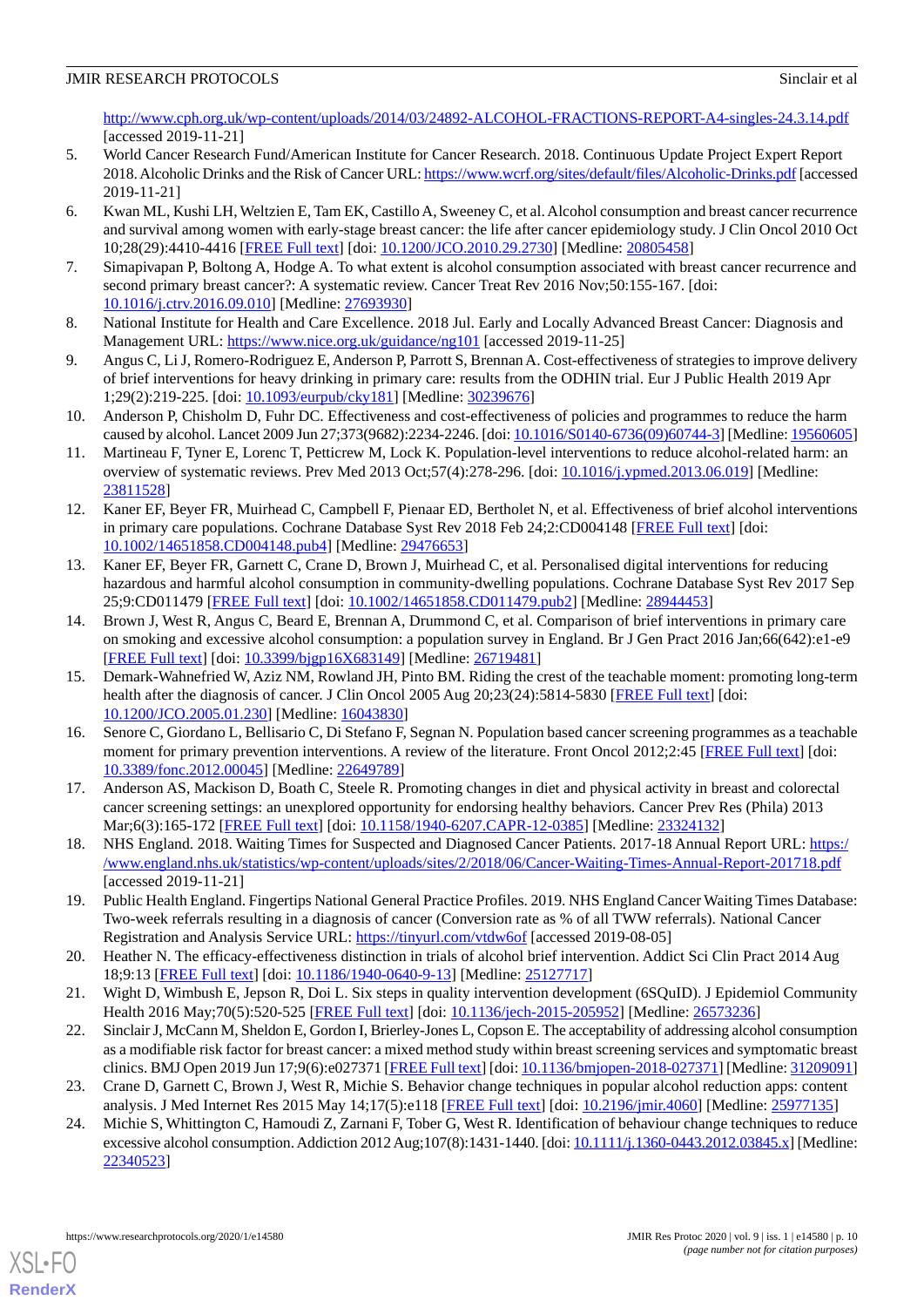- 25. Black N, Mullan B, Sharpe L. Computer-delivered interventions for reducing alcohol consumption: meta-analysis and meta-regression using behaviour change techniques and theory. Health Psychol Rev 2016 Sep;10(3):341-357. [doi: [10.1080/17437199.2016.1168268\]](http://dx.doi.org/10.1080/17437199.2016.1168268) [Medline: [26999311\]](http://www.ncbi.nlm.nih.gov/entrez/query.fcgi?cmd=Retrieve&db=PubMed&list_uids=26999311&dopt=Abstract)
- <span id="page-10-0"></span>26. Beyer F, Lynch E, Kaner E. Brief interventions in primary care: an evidence overview of practitioner and digital intervention programmes. Curr Addict Rep 2018;5(2):265-273 [\[FREE Full text](http://europepmc.org/abstract/MED/29963364)] [doi: [10.1007/s40429-018-0198-7\]](http://dx.doi.org/10.1007/s40429-018-0198-7) [Medline: [29963364\]](http://www.ncbi.nlm.nih.gov/entrez/query.fcgi?cmd=Retrieve&db=PubMed&list_uids=29963364&dopt=Abstract)
- 27. Johnson M, Jackson R, Guillaume L, Meier P, Goyder E. Barriers and facilitators to implementing screening and brief intervention for alcohol misuse: a systematic review of qualitative evidence. J Public Health (Oxf) 2011 Sep;33(3):412-421. [doi: [10.1093/pubmed/fdq095](http://dx.doi.org/10.1093/pubmed/fdq095)] [Medline: [21169370](http://www.ncbi.nlm.nih.gov/entrez/query.fcgi?cmd=Retrieve&db=PubMed&list_uids=21169370&dopt=Abstract)]
- <span id="page-10-2"></span><span id="page-10-1"></span>28. Carey RN, Connell LE, Johnston M, Rothman AJ, de Bruin M, Kelly MP, et al. Behavior change techniques and their mechanisms of action: a synthesis of links described in published intervention literature. Ann Behav Med 2019 Jul 17;53(8):693-707 [[FREE Full text](http://europepmc.org/abstract/MED/30304386)] [doi: [10.1093/abm/kay078](http://dx.doi.org/10.1093/abm/kay078)] [Medline: [30304386](http://www.ncbi.nlm.nih.gov/entrez/query.fcgi?cmd=Retrieve&db=PubMed&list_uids=30304386&dopt=Abstract)]
- <span id="page-10-3"></span>29. Cane J, O'Connor D, Michie S. Validation of the theoretical domains framework for use in behaviour change and implementation research. Implement Sci 2012 Apr 24;7:37 [[FREE Full text](https://implementationscience.biomedcentral.com/articles/10.1186/1748-5908-7-37)] [doi: [10.1186/1748-5908-7-37\]](http://dx.doi.org/10.1186/1748-5908-7-37) [Medline: [22530986](http://www.ncbi.nlm.nih.gov/entrez/query.fcgi?cmd=Retrieve&db=PubMed&list_uids=22530986&dopt=Abstract)]
- <span id="page-10-4"></span>30. Michie S, Richardson M, Johnston M, Abraham C, Francis J, Hardeman W, et al. The behavior change technique taxonomy (v1) of 93 hierarchically clustered techniques: building an international consensus for the reporting of behavior change interventions. Ann Behav Med 2013 Aug;46(1):81-95. [doi: [10.1007/s12160-013-9486-6\]](http://dx.doi.org/10.1007/s12160-013-9486-6) [Medline: [23512568\]](http://www.ncbi.nlm.nih.gov/entrez/query.fcgi?cmd=Retrieve&db=PubMed&list_uids=23512568&dopt=Abstract)
- <span id="page-10-5"></span>31. Hekler EB, Klasnja P, Riley WT, Buman MP, Huberty J, Rivera DE, et al. Agile science: creating useful products for behavior change in the real world. Transl Behav Med 2016 Jun;6(2):317-328 [\[FREE Full text\]](http://europepmc.org/abstract/MED/27357001) [doi: [10.1007/s13142-016-0395-7\]](http://dx.doi.org/10.1007/s13142-016-0395-7) [Medline: [27357001](http://www.ncbi.nlm.nih.gov/entrez/query.fcgi?cmd=Retrieve&db=PubMed&list_uids=27357001&dopt=Abstract)]
- <span id="page-10-6"></span>32. Jaspers MW, Steen T, van den Bos C, Geenen M. The think aloud method: a guide to user interface design. Int J Med Inform 2004 Nov;73(11-12):781-795. [doi: [10.1016/j.ijmedinf.2004.08.003\]](http://dx.doi.org/10.1016/j.ijmedinf.2004.08.003) [Medline: [15491929](http://www.ncbi.nlm.nih.gov/entrez/query.fcgi?cmd=Retrieve&db=PubMed&list_uids=15491929&dopt=Abstract)]
- <span id="page-10-8"></span><span id="page-10-7"></span>33. Health Education England. Training and Educational Resources URL: <https://www.hee.nhs.uk/our-work/health-literacy> [accessed 2019-11-21]
- 34. Trello. 2018. URL: <https://trello.com/> [accessed 2019-03-24]
- <span id="page-10-11"></span>35. Buykx P, Li J, Gavens L, Lovatt M, de Matos EG, Holmes J, et al. Cancer Research UK. 2015. An Investigation of Public Knowledge of the Link Between Alcohol and Cancer URL: [http://www.cancerresearchuk.org/sites/default/files/](http://www.cancerresearchuk.org/sites/default/files/an_investigation_of_public_knowledge_of_the_link_between_alcohol_and_cancer_buykx_et_al.pdf) [an\\_investigation\\_of\\_public\\_knowledge\\_of\\_the\\_link\\_between\\_alcohol\\_and\\_cancer\\_buykx\\_et\\_al.pdf](http://www.cancerresearchuk.org/sites/default/files/an_investigation_of_public_knowledge_of_the_link_between_alcohol_and_cancer_buykx_et_al.pdf) [accessed 2019-11-21]
- <span id="page-10-10"></span><span id="page-10-9"></span>36. Shahab L, McGowan JA, Waller J, Smith SG. Prevalence of beliefs about actual and mythical causes of cancer and their association with socio-demographic and health-related characteristics: Findings from a cross-sectional survey in England. Eur J Cancer 2018 Nov;103:308-316 [[FREE Full text](https://linkinghub.elsevier.com/retrieve/pii/S0959-8049(18)30778-0)] [doi: [10.1016/j.ejca.2018.03.029\]](http://dx.doi.org/10.1016/j.ejca.2018.03.029) [Medline: [29705530](http://www.ncbi.nlm.nih.gov/entrez/query.fcgi?cmd=Retrieve&db=PubMed&list_uids=29705530&dopt=Abstract)]
- <span id="page-10-12"></span>37. Assets: how they work. 2016. UK Chief Medical Officers' Low Risk Drinking Guidelines URL: [https://www.gov.uk/](https://www.gov.uk/government/uploads/system/uploads/attachment_data/file/545937/UK_CMOs__report.pdf) [government/uploads/system/uploads/attachment\\_data/file/545937/UK\\_CMOs\\_\\_report.pdf](https://www.gov.uk/government/uploads/system/uploads/attachment_data/file/545937/UK_CMOs__report.pdf) [accessed 2019-11-25]
- 38. Khadjesari Z, Stevenson F, Toner P, Linke S, Milward J, Murray E. 'I'm not a real boozer': a qualitative study of primary care patients' views on drinking and its consequences. J Public Health (Oxf) 2019 Jun 1;41(2):e185-e191. [doi: [10.1093/pubmed/fdy067](http://dx.doi.org/10.1093/pubmed/fdy067)] [Medline: [29912419\]](http://www.ncbi.nlm.nih.gov/entrez/query.fcgi?cmd=Retrieve&db=PubMed&list_uids=29912419&dopt=Abstract)
- <span id="page-10-14"></span><span id="page-10-13"></span>39. Boniface S, Kneale J, Shelton N. Drinking pattern is more strongly associated with under-reporting of alcohol consumption than socio-demographic factors: evidence from a mixed-methods study. BMC Public Health 2014 Dec 18;14:1297 [\[FREE](https://bmcpublichealth.biomedcentral.com/articles/10.1186/1471-2458-14-1297) [Full text\]](https://bmcpublichealth.biomedcentral.com/articles/10.1186/1471-2458-14-1297) [doi: [10.1186/1471-2458-14-1297](http://dx.doi.org/10.1186/1471-2458-14-1297)] [Medline: [25519144](http://www.ncbi.nlm.nih.gov/entrez/query.fcgi?cmd=Retrieve&db=PubMed&list_uids=25519144&dopt=Abstract)]
- <span id="page-10-15"></span>40. Boniface S, Kneale J, Shelton N. Actual and perceived units of alcohol in a self-defined 'usual glass' of alcoholic drinks in England. Alcohol Clin Exp Res 2013 Jun;37(6):978-983 [\[FREE Full text](https://dx.doi.org/10.1111/acer.12046)] [doi: [10.1111/acer.12046](http://dx.doi.org/10.1111/acer.12046)] [Medline: [23278164](http://www.ncbi.nlm.nih.gov/entrez/query.fcgi?cmd=Retrieve&db=PubMed&list_uids=23278164&dopt=Abstract)]
- <span id="page-10-16"></span>41. Nutt DJ, Rehm J. Doing it by numbers: a simple approach to reducing the harms of alcohol. J Psychopharmacol 2014 Jan;28(1):3-7. [doi: [10.1177/0269881113512038](http://dx.doi.org/10.1177/0269881113512038)] [Medline: [24399337\]](http://www.ncbi.nlm.nih.gov/entrez/query.fcgi?cmd=Retrieve&db=PubMed&list_uids=24399337&dopt=Abstract)
- 42. Rehm J, Anderson P, Manthey J, Shield KD, Struzzo P, Wojnar M, et al. Alcohol use disorders in primary health care: what do we know and where do we go? Alcohol Alcohol 2016 Jul;51(4):422-427. [doi:  $10.1093/alcalc/agv127$ ] [Medline: [26574600](http://www.ncbi.nlm.nih.gov/entrez/query.fcgi?cmd=Retrieve&db=PubMed&list_uids=26574600&dopt=Abstract)]
- 43. Rees G, Young M, Gaff C, Martin PR. A qualitative study of health professionals' views regarding provision of information about health-protective behaviors during genetic consultation for breast cancer. J Genet Couns 2006 Apr;15(2):95-104. [doi: [10.1007/s10897-005-9009-0](http://dx.doi.org/10.1007/s10897-005-9009-0)] [Medline: [16541332\]](http://www.ncbi.nlm.nih.gov/entrez/query.fcgi?cmd=Retrieve&db=PubMed&list_uids=16541332&dopt=Abstract)
- <span id="page-10-18"></span><span id="page-10-17"></span>44. Daley AJ, Bowden SJ, Rea DW, Billingham L, Carmicheal AR. What advice are oncologists and surgeons in the United Kingdom giving to breast cancer patients about physical activity? Int J Behav Nutr Phys Act 2008;5:46 [\[FREE Full text](http://www.ijbnpa.org/content/5//46)] [doi: [10.1186/1479-5868-5-46](http://dx.doi.org/10.1186/1479-5868-5-46)] [Medline: [18803812\]](http://www.ncbi.nlm.nih.gov/entrez/query.fcgi?cmd=Retrieve&db=PubMed&list_uids=18803812&dopt=Abstract)
- 45. Anderson AS, Caswell S, Wells M, Steele RJC. Obesity and lifestyle advice in colorectal cancer survivors how well are clinicians prepared? Colorectal Dis 2013 Aug;15(8):949-957. [doi: [10.1111/codi.12203\]](http://dx.doi.org/10.1111/codi.12203) [Medline: [23480570\]](http://www.ncbi.nlm.nih.gov/entrez/query.fcgi?cmd=Retrieve&db=PubMed&list_uids=23480570&dopt=Abstract)
- 46. Spellman C, Craike M, Livingston P. Knowledge, attitudes and practices of clinicians in promoting physical activity to prostate cancer survivors. Health Educ J 2013 Nov 13;73(5):566-575. [doi: [10.1177/0017896913508395\]](http://dx.doi.org/10.1177/0017896913508395)
- 47. Miles A, Simon A, Wardle J. Answering patient questions about the role lifestyle factors play in cancer onset and recurrence: what do health care professionals say? J Health Psychol 2010 Mar;15(2):291-298. [doi: [10.1177/1359105309351245\]](http://dx.doi.org/10.1177/1359105309351245) [Medline: [20207672](http://www.ncbi.nlm.nih.gov/entrez/query.fcgi?cmd=Retrieve&db=PubMed&list_uids=20207672&dopt=Abstract)]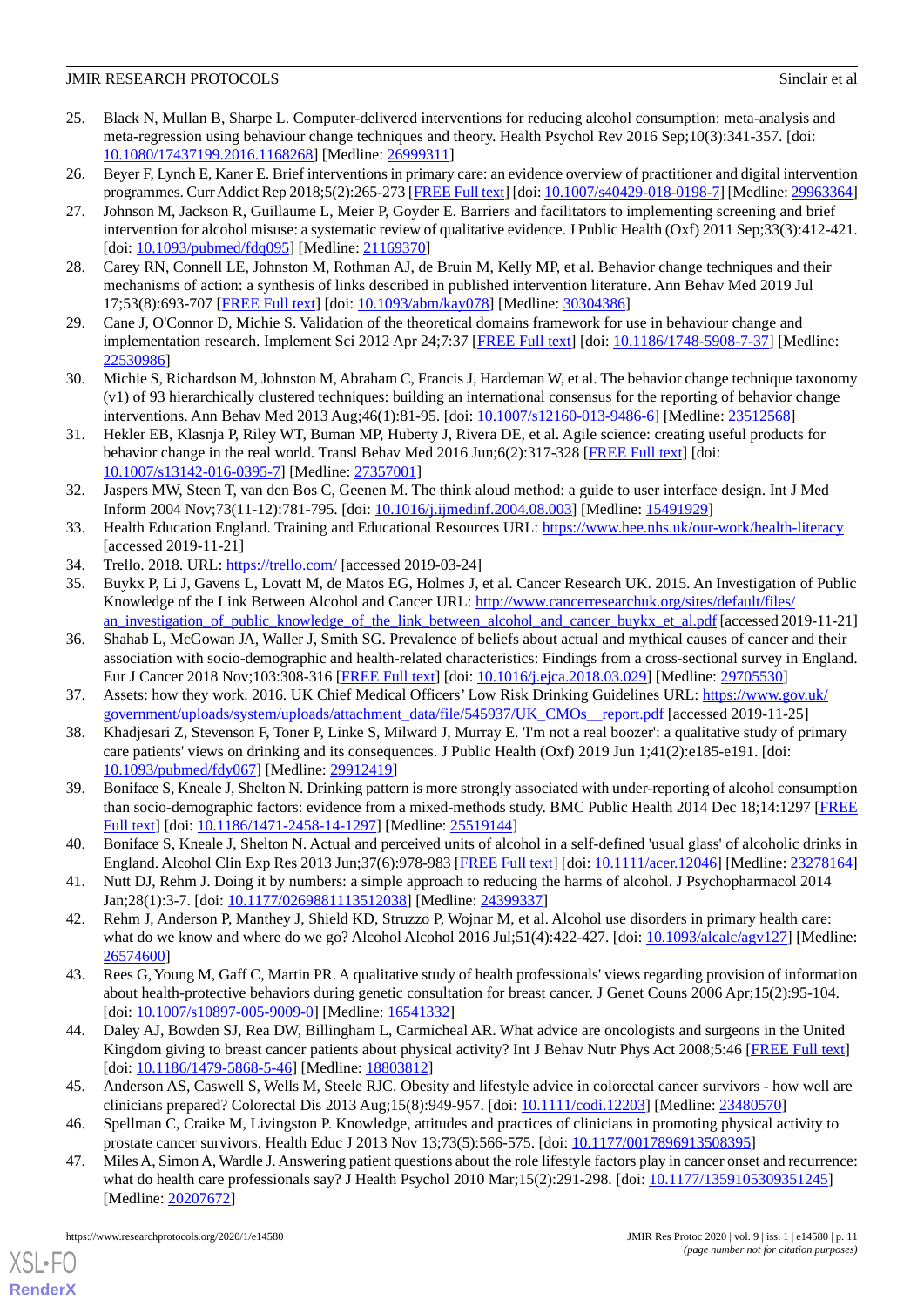- <span id="page-11-3"></span>48. Williams K, Beeken RJ, Fisher A, Wardle J. Health professionals' provision of lifestyle advice in the oncology context in the United Kingdom. Eur J Cancer Care (Engl) 2015 Jul;24(4):522-530. [doi: [10.1111/ecc.12305](http://dx.doi.org/10.1111/ecc.12305)] [Medline: [25732397](http://www.ncbi.nlm.nih.gov/entrez/query.fcgi?cmd=Retrieve&db=PubMed&list_uids=25732397&dopt=Abstract)]
- <span id="page-11-4"></span>49. James-Martin G, Koczwara B, Smith EL, Miller MD. Information needs of cancer patients and survivors regarding diet, exercise and weight management: a qualitative study. Eur J Cancer Care (Engl) 2014 May;23(3):340-348. [doi: [10.1111/ecc.12159\]](http://dx.doi.org/10.1111/ecc.12159) [Medline: [24299170](http://www.ncbi.nlm.nih.gov/entrez/query.fcgi?cmd=Retrieve&db=PubMed&list_uids=24299170&dopt=Abstract)]
- <span id="page-11-5"></span>50. Bakhshi S, While AE. Health professionals' alcohol-related professional practices and the relationship between their personal alcohol attitudes and behavior and professional practices: a systematic review. Int J Environ Res Public Health 2013 Dec 23;11(1):218-248 [[FREE Full text](http://www.mdpi.com/resolver?pii=ijerph110100218)] [doi: [10.3390/ijerph110100218](http://dx.doi.org/10.3390/ijerph110100218)] [Medline: [24366045\]](http://www.ncbi.nlm.nih.gov/entrez/query.fcgi?cmd=Retrieve&db=PubMed&list_uids=24366045&dopt=Abstract)
- <span id="page-11-7"></span><span id="page-11-6"></span>51. Dumalaon-Canaria JA, Hutchinson AD, Prichard I, Wilson C. What causes breast cancer? A systematic review of causal attributions among breast cancer survivors and how these compare to expert-endorsed risk factors. Cancer Causes Control 2014 Jul;25(7):771-785. [doi: [10.1007/s10552-014-0377-3\]](http://dx.doi.org/10.1007/s10552-014-0377-3) [Medline: [24771106\]](http://www.ncbi.nlm.nih.gov/entrez/query.fcgi?cmd=Retrieve&db=PubMed&list_uids=24771106&dopt=Abstract)
- <span id="page-11-8"></span>52. Conway E, Wyke S, Sugden J, Mutrie N, Anderson AS, ActWELL team. Can a lifestyle intervention be offered through NHS breast cancer screening? Challenges and opportunities identified in a qualitative study of women attending screening. BMC Public Health 2016 Aug 11;16(1):758 [\[FREE Full text\]](https://bmcpublichealth.biomedcentral.com/articles/10.1186/s12889-016-3445-7) [doi: [10.1186/s12889-016-3445-7\]](http://dx.doi.org/10.1186/s12889-016-3445-7) [Medline: [27515673\]](http://www.ncbi.nlm.nih.gov/entrez/query.fcgi?cmd=Retrieve&db=PubMed&list_uids=27515673&dopt=Abstract)
- <span id="page-11-9"></span>53. Scheideler JK, Klein WM. Awareness of the link between alcohol consumption and cancer across the world: a review. Cancer Epidemiol Biomarkers Prev 2018;27(4):429-437. [doi: [10.1158/1055-9965.epi-17-0645](http://dx.doi.org/10.1158/1055-9965.epi-17-0645)]
- <span id="page-11-10"></span>54. Berkman ND, Sheridan SL, Donahue KE, Halpern DJ, Crotty K. Low health literacy and health outcomes: an updated systematic review. Ann Intern Med 2011 Jul 19;155(2):97-107. [doi: [10.7326/0003-4819-155-2-201107190-00005](http://dx.doi.org/10.7326/0003-4819-155-2-201107190-00005)] [Medline: [21768583](http://www.ncbi.nlm.nih.gov/entrez/query.fcgi?cmd=Retrieve&db=PubMed&list_uids=21768583&dopt=Abstract)]
- <span id="page-11-11"></span>55. Sinclair JM, Chambers SE, Manson CC. Internet support for dealing with problematic alcohol use: a survey of the Soberistas online community. Alcohol Alcohol 2017 Mar 9;52(2):220-226 [\[FREE Full text\]](http://europepmc.org/abstract/MED/28182197) [doi: [10.1093/alcalc/agw078\]](http://dx.doi.org/10.1093/alcalc/agw078) [Medline: [28182197](http://www.ncbi.nlm.nih.gov/entrez/query.fcgi?cmd=Retrieve&db=PubMed&list_uids=28182197&dopt=Abstract)]
- <span id="page-11-2"></span><span id="page-11-1"></span>56. Vrinten C, Wardle J, Marlow LA. Cancer fear and fatalism among ethnic minority women in the United Kingdom. Br J Cancer 2016 Mar 1;114(5):597-604 [\[FREE Full text\]](http://dx.doi.org/10.1038/bjc.2016.15) [doi: [10.1038/bjc.2016.15\]](http://dx.doi.org/10.1038/bjc.2016.15) [Medline: [26867159](http://www.ncbi.nlm.nih.gov/entrez/query.fcgi?cmd=Retrieve&db=PubMed&list_uids=26867159&dopt=Abstract)]
- <span id="page-11-12"></span>57. Niederdeppe J, Levy AG. Fatalistic beliefs about cancer prevention and three prevention behaviors. Cancer Epidemiol Biomarkers Prev 2007 May;16(5):998-1003 [[FREE Full text](http://cebp.aacrjournals.org/cgi/pmidlookup?view=long&pmid=17507628)] [doi: [10.1158/1055-9965.EPI-06-0608](http://dx.doi.org/10.1158/1055-9965.EPI-06-0608)] [Medline: [17507628](http://www.ncbi.nlm.nih.gov/entrez/query.fcgi?cmd=Retrieve&db=PubMed&list_uids=17507628&dopt=Abstract)]
- 58. Kobayashi LC, Smith SG. Cancer fatalism, literacy, and cancer information seeking in the American public. Health Educ Behav 2016 Aug;43(4):461-470 [[FREE Full text](http://europepmc.org/abstract/MED/26377524)] [doi: [10.1177/1090198115604616\]](http://dx.doi.org/10.1177/1090198115604616) [Medline: [26377524\]](http://www.ncbi.nlm.nih.gov/entrez/query.fcgi?cmd=Retrieve&db=PubMed&list_uids=26377524&dopt=Abstract)
- <span id="page-11-0"></span>59. Dunstone K, Brennan E, Slater MD, Dixon HG, Durkin SJ, Pettigrew S, et al. Alcohol harm reduction advertisements: a content analysis of topic, objective, emotional tone, execution and target audience. BMC Public Health 2017 Apr 11;17(1):312 [[FREE Full text](https://bmcpublichealth.biomedcentral.com/articles/10.1186/s12889-017-4218-7)] [doi: [10.1186/s12889-017-4218-7\]](http://dx.doi.org/10.1186/s12889-017-4218-7) [Medline: [28399829](http://www.ncbi.nlm.nih.gov/entrez/query.fcgi?cmd=Retrieve&db=PubMed&list_uids=28399829&dopt=Abstract)]
- <span id="page-11-13"></span>60. Bates S, Holmes J, Gavens L, de Matos EG, Li J, Ward B, et al. Awareness of alcohol as a risk factor for cancer is associated with public support for alcohol policies. BMC Public Health 2018 Jun 4;18(1):688 [[FREE Full text](https://bmcpublichealth.biomedcentral.com/articles/10.1186/s12889-018-5581-8)] [doi: [10.1186/s12889-018-5581-8\]](http://dx.doi.org/10.1186/s12889-018-5581-8) [Medline: [29866082](http://www.ncbi.nlm.nih.gov/entrez/query.fcgi?cmd=Retrieve&db=PubMed&list_uids=29866082&dopt=Abstract)]
- <span id="page-11-15"></span><span id="page-11-14"></span>61. McBride CM, Puleo E, Pollak KI, Clipp EC, Woolford S, Emmons KM. Understanding the role of cancer worry in creating a 'teachable moment' for multiple risk factor reduction. Soc Sci Med 2008 Feb;66(3):790-800 [\[FREE Full text](http://europepmc.org/abstract/MED/18037204)] [doi: [10.1016/j.socscimed.2007.10.014](http://dx.doi.org/10.1016/j.socscimed.2007.10.014)] [Medline: [18037204](http://www.ncbi.nlm.nih.gov/entrez/query.fcgi?cmd=Retrieve&db=PubMed&list_uids=18037204&dopt=Abstract)]
- <span id="page-11-16"></span>62. Witte K, Cameron KA, McKeon JK, Berkowitz JM. Predicting risk behaviors: development and validation of a diagnostic scale. J Health Commun 1996;1(4):317-341. [doi: [10.1080/108107396127988](http://dx.doi.org/10.1080/108107396127988)] [Medline: [10947367\]](http://www.ncbi.nlm.nih.gov/entrez/query.fcgi?cmd=Retrieve&db=PubMed&list_uids=10947367&dopt=Abstract)
- <span id="page-11-17"></span>63. Johnson SR, Bradshaw CP, Wright JL, Haynie DL, Simons-Morton BG, Cheng TL. Characterizing the teachable moment: is an emergency department visit a teachable moment for intervention among assault-injured youth and their parents? Pediatr Emerg Care 2007 Aug;23(8):553-559. [doi: [10.1097/PEC.0b013e31812c6687\]](http://dx.doi.org/10.1097/PEC.0b013e31812c6687) [Medline: [17726415\]](http://www.ncbi.nlm.nih.gov/entrez/query.fcgi?cmd=Retrieve&db=PubMed&list_uids=17726415&dopt=Abstract)
- 64. Chambers SE, Copson ER, Dutey-Magni PF, Priest C, Anderson AS, Sinclair JM. Alcohol use and breast cancer risk: a qualitative study of women's perspectives to inform the development of a preventative intervention in breast clinics. Eur J Cancer Care (Engl) 2019 Jul;28(4):e13075 [\[FREE Full text\]](http://europepmc.org/abstract/MED/31038252) [doi: [10.1111/ecc.13075](http://dx.doi.org/10.1111/ecc.13075)] [Medline: [31038252\]](http://www.ncbi.nlm.nih.gov/entrez/query.fcgi?cmd=Retrieve&db=PubMed&list_uids=31038252&dopt=Abstract)
- <span id="page-11-19"></span><span id="page-11-18"></span>65. Anderson AS, Macleod M, Mutrie N, Sugden J, Dobson H, Treweek S, et al. Breast cancer risk reduction--is it feasible to initiate a randomised controlled trial of a lifestyle intervention programme (ActWell) within a national breast screening programme? Int J Behav Nutr Phys Act 2014 Dec 17;11:156 [\[FREE Full text\]](https://ijbnpa.biomedcentral.com/articles/10.1186/s12966-014-0156-2) [doi: [10.1186/s12966-014-0156-2](http://dx.doi.org/10.1186/s12966-014-0156-2)] [Medline: [25516158](http://www.ncbi.nlm.nih.gov/entrez/query.fcgi?cmd=Retrieve&db=PubMed&list_uids=25516158&dopt=Abstract)]
- <span id="page-11-21"></span><span id="page-11-20"></span>66. Gallagher KM, Updegraff JA. Health message framing effects on attitudes, intentions, and behavior: a meta-analytic review. Ann Behav Med 2012 Feb;43(1):101-116. [doi: [10.1007/s12160-011-9308-7\]](http://dx.doi.org/10.1007/s12160-011-9308-7) [Medline: [21993844](http://www.ncbi.nlm.nih.gov/entrez/query.fcgi?cmd=Retrieve&db=PubMed&list_uids=21993844&dopt=Abstract)]
- 67. Breast Cancer Now. Alcohol and breast cancer risk. How much does drinking alcohol affect your risk? [health information leaflet]. Reviewed and updated May 2014. London: Breast Cancer Now; 2014.
- 68. Saunders JB, Aasland OG, Babor TF, de la Fuente JR, Grant M. Development of the Alcohol Use Disorders Identification Test (AUDIT): WHO Collaborative Project on Early Detection of Persons with Harmful Alcohol Consumption--II. Addiction 1993 Jun;88(6):791-804. [doi: [10.1111/j.1360-0443.1993.tb02093.x](http://dx.doi.org/10.1111/j.1360-0443.1993.tb02093.x)] [Medline: [8329970\]](http://www.ncbi.nlm.nih.gov/entrez/query.fcgi?cmd=Retrieve&db=PubMed&list_uids=8329970&dopt=Abstract)
- 69. Merolli M, Gray K, Martin-Sanchez F. Health outcomes and related effects of using social media in chronic disease management: a literature review and analysis of affordances. J Biomed Inform 2013 Dec;46(6):957-969 [\[FREE Full text\]](https://linkinghub.elsevier.com/retrieve/pii/S1532-0464(13)00067-1) [doi: [10.1016/j.jbi.2013.04.010\]](http://dx.doi.org/10.1016/j.jbi.2013.04.010) [Medline: [23702104](http://www.ncbi.nlm.nih.gov/entrez/query.fcgi?cmd=Retrieve&db=PubMed&list_uids=23702104&dopt=Abstract)]